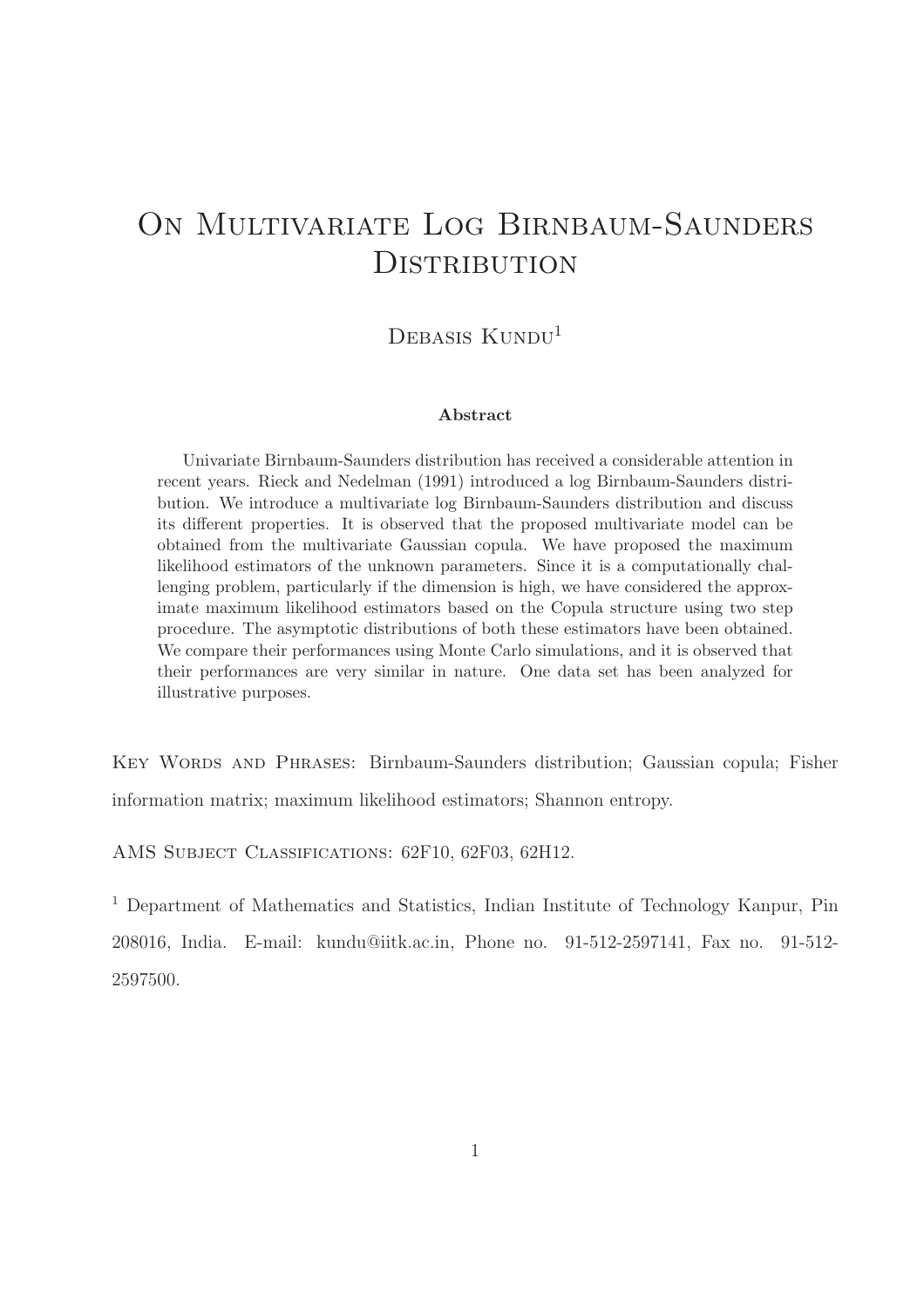### 1 INTRODUCTION

A two-parameter failure time model was proposed by Birnbaum and Saunders (1969a, 1969b) to analyze fatigue failure time data. It has been obtained by taking a monotone transformation of the Gaussian distribution. Since then, Birnbaum-Saunders distribution has received a considerable attention in the statistical literature. It has several desirable properties, and an interesting physical interpretation also. Birnbaum-Saunders distribution is closely related to the inverse Gaussian distribution. An extensive review on Birnbaum-Saunders distribution till mid 90's can be obtained in Johnson et al. (1994). For some recent references the readers are referred to Cordeiro and Lemonte (2011), Balakrishnan et al. (2010), Kundu et al. (2010), Lemonte (2012, 2013a, 2013b, 2013c) and the references cited therein.

Rieck and Nedelman (1991) introduced log Birnbaum-Saunders distribution, which has a support on the whole real line and it is a symmetric distribution. It can be both unimodal and bimodal, and it has several other interesting properties also. Log Birnbaum-Saunders distribution is more flexible than many other symmetric distributions. This model can be used quite successfully in the regression set up. Lemonte (2012) proposed a log Birnbaum-Saunders regression model with asymmetric error. Kundu (2015a) proposed a bivariate log Birnbaum-Saunders distribution and established its different properties. Bivariate log Birnbaum-Saunders distribution has been obtained from bivariate Birnbaum-Saunders distribution. Different inferential procedures have also been established. Bivariate sinh-normal distribution and bivariate sinh-elliptical distributions have been introduced by Kundu (2015b) and Vilca et al. (2014), respectively, along the same line, of which log Birnbaum-Saunders distribution is a special case.

It is quite common in practice to fit normal distribution to a symmetric data set. Log Birnbaum-Saunders distribution is a symmetric distribution and it is more flexible than the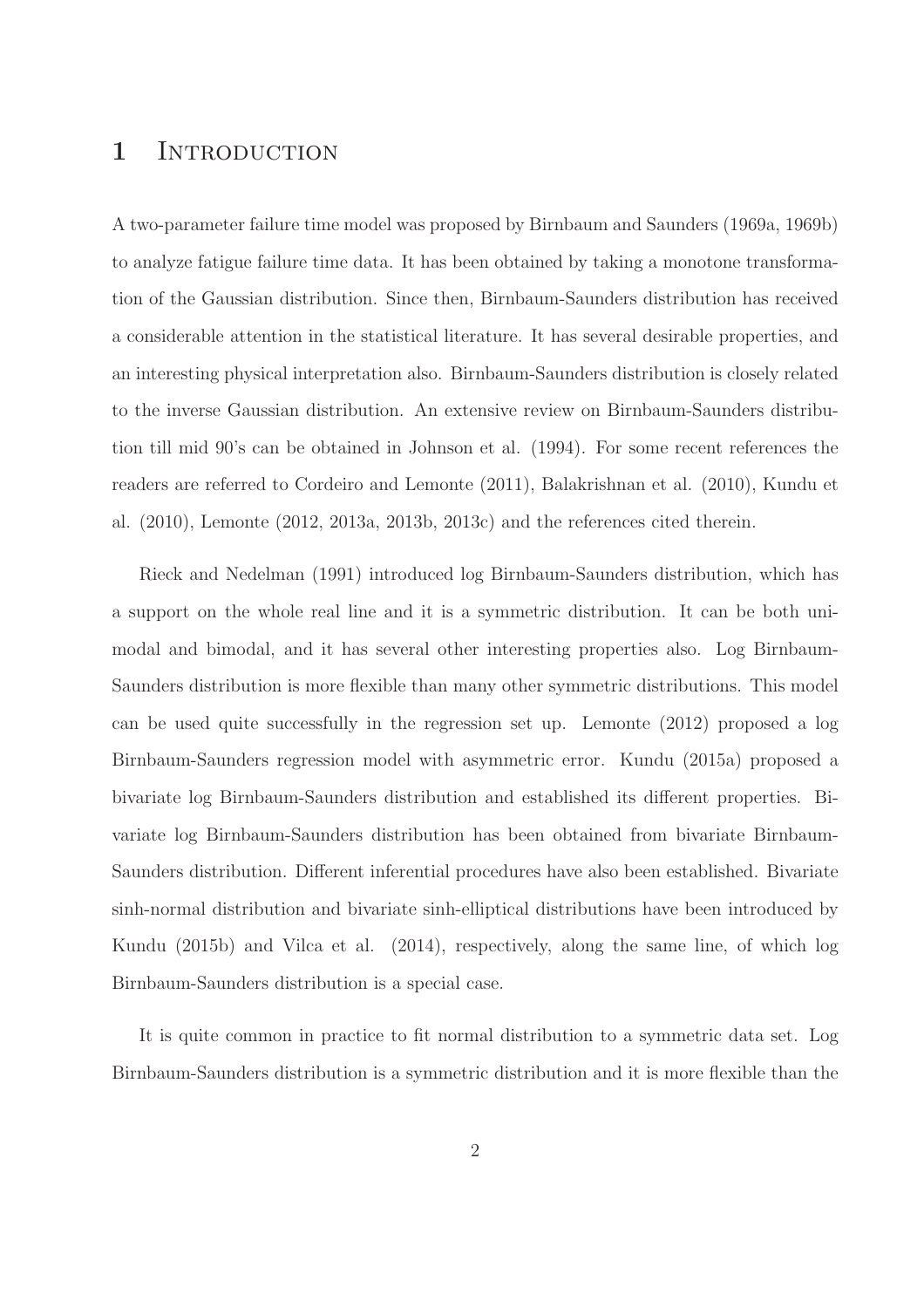normal distribution. Due to this reason it has been used in the literature to fit a symmetric data when the normal distribution does not provide a very good fit. Similar situation is quite likely to occur even in the multivariate case also. In this case the marginals may be symmetric, but normal distribution may not provide a very good fit to all the marginals. Therefore, using multivariate normal distribution to analyze these data sets may not be appropriate. If it is observed that log Birnbaum-Saunders distribution provides a good fit to the marginals, then the multivariate log Birnbaum-Saunders distribution may be used in place of the normal distribution. The practitioner has one more option to choose from the class of multivariate distribution functions for analyzing a symmetric multivariate data set.

In this paper we introduce multivariate log Birnbaum-Saunders (MLBS) distribution. We establish several non-trivial properties of this proposed MLBS distribution. The multivariate log Birnbaum-Saunders distribution can be obtained from the multivariate Gaussian copula. Generation from a MLBS distribution is quite simple using a multivariate normal generator, hence simulation experiments can be performed quite conveniently in this case. Using the copula structure dependency properties of the MLBS distribution can be easily established. We have provided a result based on one dimensional integration only to compute the Shannon entropy of any multivariate distribution, which can be obtained by taking a monotone transformation of a multivariate normal distribution. The result has been used to compute the Shannon entropy of a MLBS distribution. It is observed that the Shannon entropy is an increasing function of the scale parameters, and it is increasing to a constant.

The maximum likelihood estimators (MLEs) of the unknown parameters cannot be obtained in closed form. For a p-dimensional MLBS distribution, the MLEs of the unknown parameters can be obtained by solving a p-dimensional optimization problem. For large  $p$ , it is a computationally challenging problem. To avoid that, we propose an approximate maximum likelihood estimators (AMLEs) which can be obtained in two steps, utilizing the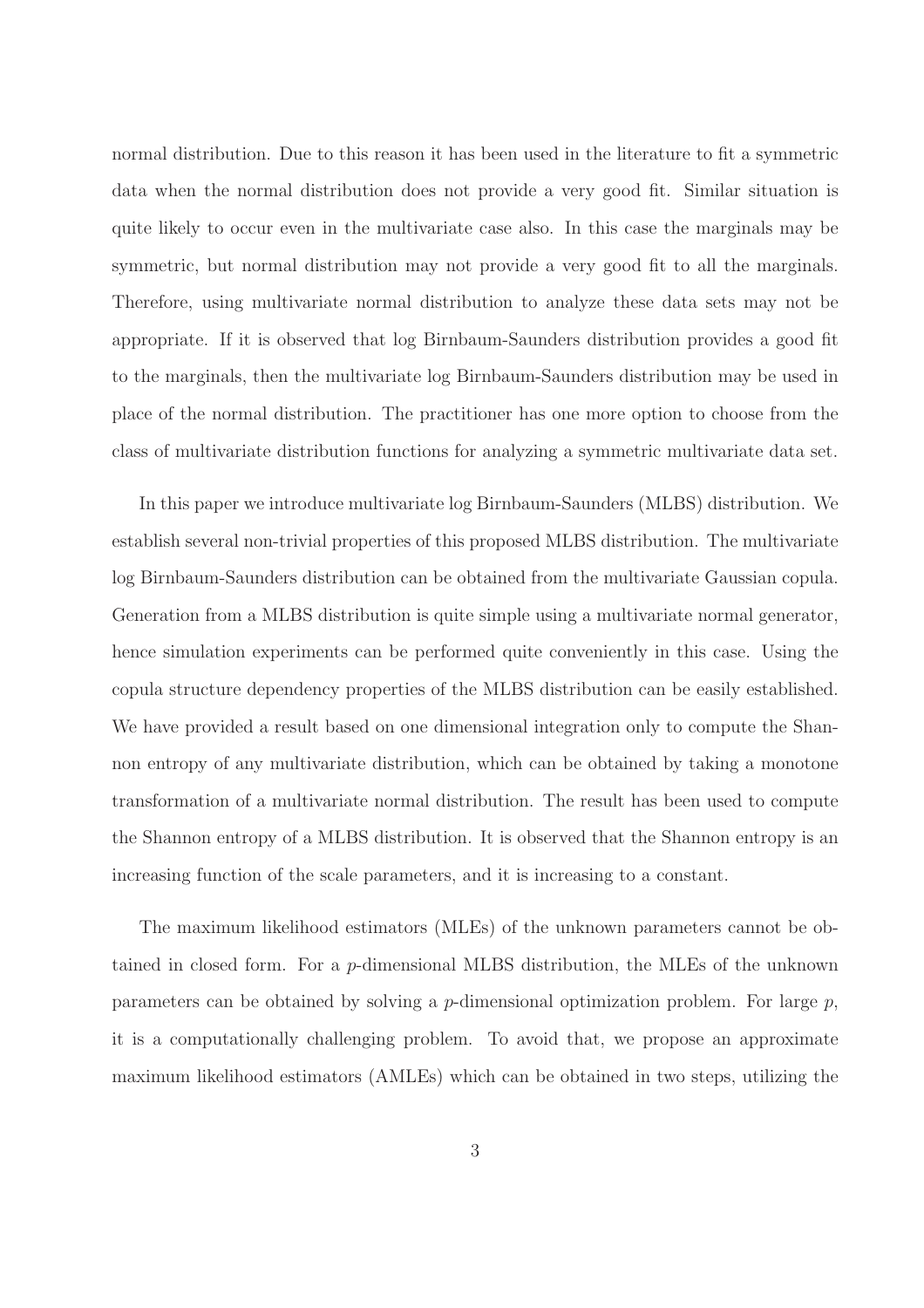Gaussian copula structure. The asymptotic properties of the MLEs and AMLEs have been established. Simulation experiments have been performed to compare the performances of the MLEs and AMLEs, and it is observed that their performances are very similar in nature. One real data set of 231 students of the marks of three different subjects has been analyzed, and it is observed that the proposed MLBS fits quite well to the above data set. It fits marginally better than the multivariate normal distributions.

Rest of the paper is organized as follows. In Section 2, first we provide some preliminaries, then we introduce the multivariate log Birnbaum-Saunders distribution and discuss its several properties. In Section 3, we discuss different estimation procedures. The simulation experiments and the analysis of one data set has been provided in Section 4. Finally we conclude the paper in Section 5.

## 2 MULTIVARIATE LOG BIRNBAUM-SAUNDERS DISTRIBUTION

#### 2.1 MULTIVARIATE BIRNBAUM-SAUNDERS DISTRIBUTION

Kundu et al. (2012) introduced a p-variate Birnbaum-Saunders distribution as follows. The random vector  $\boldsymbol{T} = (T_1, \ldots, T_p)^T$  is said to have a p-variate Birnbaum-Saunders distribution, if it has the following joint CDF;

$$
F_{\mathbf{T}}(\boldsymbol{t}) = P(T_1 \le t_1, \dots, T_p \le t_p) = \Phi_p(a(t_1; \alpha_1, \beta_1), \dots, a(t_p; \alpha_p, \beta_p)), \tag{1}
$$

where  $\alpha_1 > 0, \ldots, \alpha_p > 0, \beta_1 > 0, \ldots, \beta_p > 0, \Phi_p(\cdot; \Sigma)$  is the CDF of a multivariate standard normal distribution function with correlation matrix  $\Sigma > 0$ , i.e.  $\Sigma$  is a positive definite matrix with all the diagonal elements to be one, and

$$
a(t; \alpha, \beta) = \left[\frac{1}{\alpha} \left\{ \left(\frac{t}{\beta}\right)^{1/2} - \left(\frac{\beta}{t}\right)^{1/2} \right\} \right].
$$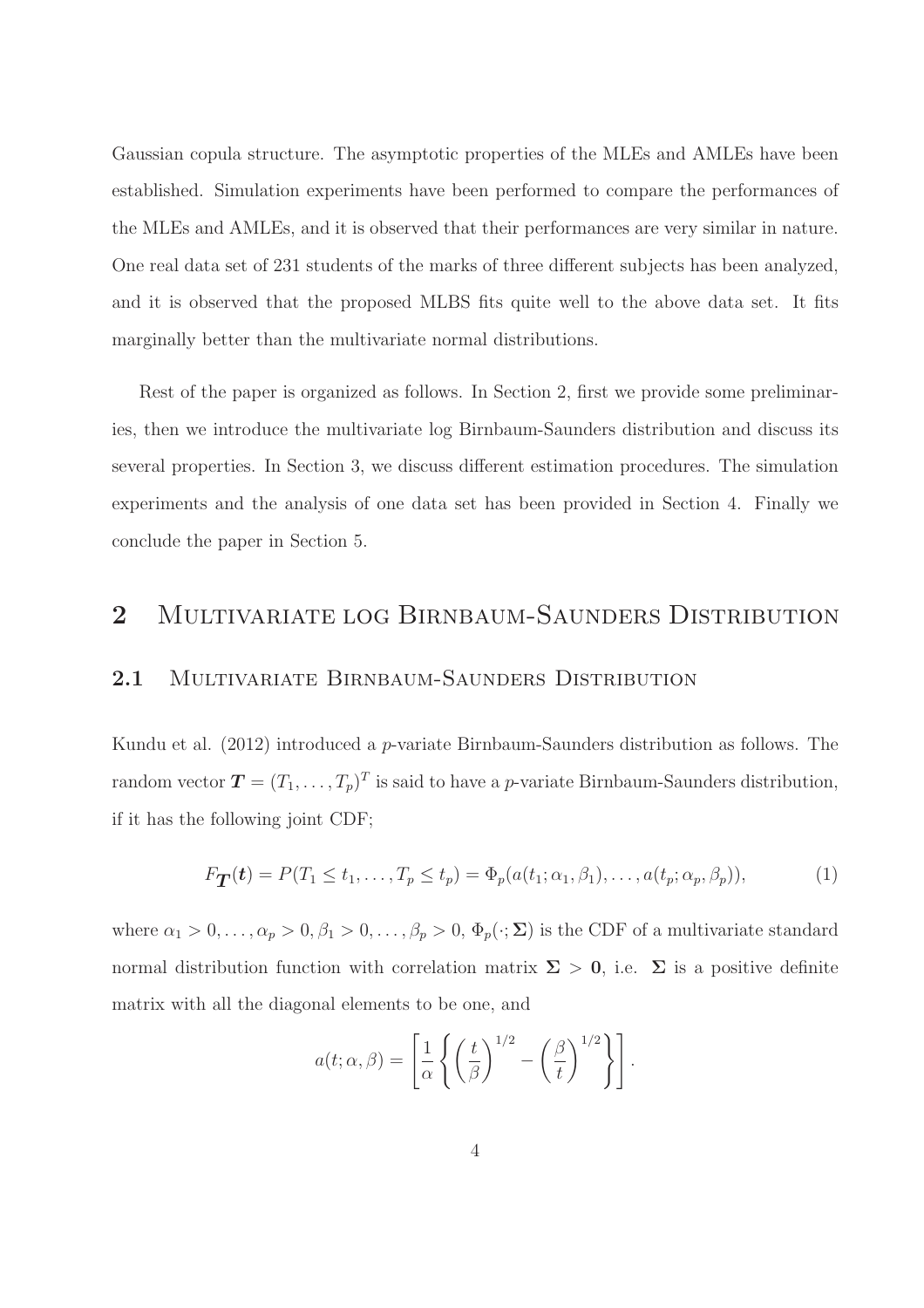Therefore, a p-variate Birnbaum-Saunders distribution function has the PDF

$$
f_{\mathbf{T}}(\boldsymbol{t}) = \phi_p(a(t_1; \alpha_1, \beta_1), \dots, a(t_p; \alpha_p, \beta_p); \boldsymbol{\Sigma}) \prod_{i=1}^p A(t_i; \alpha_i, \beta_i),
$$
\n(2)

where  $\phi_p(\cdot, \Sigma)$  is the PDF of a standard *p*-variate normal distribution, i.e.

$$
\phi_p(\boldsymbol{t};\boldsymbol{\Sigma}) = \frac{1}{(2\pi)^{p/2}|\boldsymbol{\Sigma}|^{1/2}} e^{-\frac{1}{2}\boldsymbol{t}^T \boldsymbol{\Sigma}^{-1} \boldsymbol{t}}; \quad \boldsymbol{t} \in \mathbb{R}^p,
$$
\n(3)

.

and

$$
A(t; \alpha, \beta) = \frac{d}{dt} a(t; \alpha, \beta) = \frac{1}{2\alpha\beta} \left\{ \left(\frac{\beta}{t}\right)^{1/2} + \left(\frac{\beta}{t}\right)^{3/2} \right\} = \frac{t + \beta}{2\alpha\sqrt{\beta}t^{3/2}}.
$$

From now on, a p-variate Birnbaum-Saunders random variable with the CDF (2) will be denoted by  $\text{MBS}(\boldsymbol{\alpha}, \boldsymbol{\beta}, \boldsymbol{\Sigma}, p)$ . Here  $\boldsymbol{\alpha} = (\alpha_1, \dots, \alpha_p)^T$  and  $\boldsymbol{\beta} = (\beta_1, \dots, \beta_p)^T$ .

#### 2.2 MLBS: JOINT, CONDITIONAL AND MARGINAL DISTRIBUTIONS

A p-variate random vector  $\boldsymbol{Y} = (Y_1, \ldots, Y_P)^T$  is said to have a p-variate log Birnbaum-Saunders distribution, if it has the following joint CDF

$$
F_{\mathbf{Y}}(\mathbf{y}) = P(Y_1 \le y_1, \dots, Y_p \le y_p) = \Phi_p \left\{ \frac{2}{\alpha_1} \sinh\left(\frac{y_1 - \ln \beta_1}{2}\right), \dots, \frac{2}{\alpha_p} \sinh\left(\frac{y_p - \ln \beta_p}{2}\right); \Sigma \right\}
$$
(4)

The associated joint PDF becomes

$$
f_{\mathbf{Y}}(\mathbf{y}) = \frac{1}{\prod_{i=1}^{p} \alpha_i} \phi_p \left\{ \frac{2}{\alpha_1} \sinh\left(\frac{y_1 - \ln \beta_1}{2}\right), \dots, \frac{2}{\alpha_p} \sinh\left(\frac{y_p - \ln \beta_p}{2}\right); \Sigma \right\} \times \prod_{i=1}^{p} \cosh\left(\frac{y_i - \ln \beta_i}{2}\right), \quad (5)
$$

and it will be denoted by  $MLBS(\boldsymbol{\alpha}, \boldsymbol{\beta}, \boldsymbol{\Sigma}, p)$ , where  $\boldsymbol{\alpha} = (\alpha_1, \dots, \alpha_p)^T$  and  $\boldsymbol{\beta} = (\beta_1, \dots, \beta_p)^T$ .

It follows that if  $Y_i = \ln T_i$ , for  $i = 1, \ldots, p$ , then  $\mathbf{T} = (T_1, \ldots, T_p)^T \sim \text{MBS}(\alpha, \beta, \Sigma, p)$ . The following relation can be easily established. Suppose  $\mathbf{Z} = (Z_1, \ldots, Z_P)^T \sim N_p(\mathbf{0}, \Sigma)$ , a p-variate normal distribution with the mean vector  $0$ , and the dispersion matrix  $\Sigma$ . If

$$
Y_i = 2\arcsinh\left(\frac{\alpha_i Z_i}{2}\right) + \ln \beta_i; \quad i = 1, \dots, p,
$$
\n(6)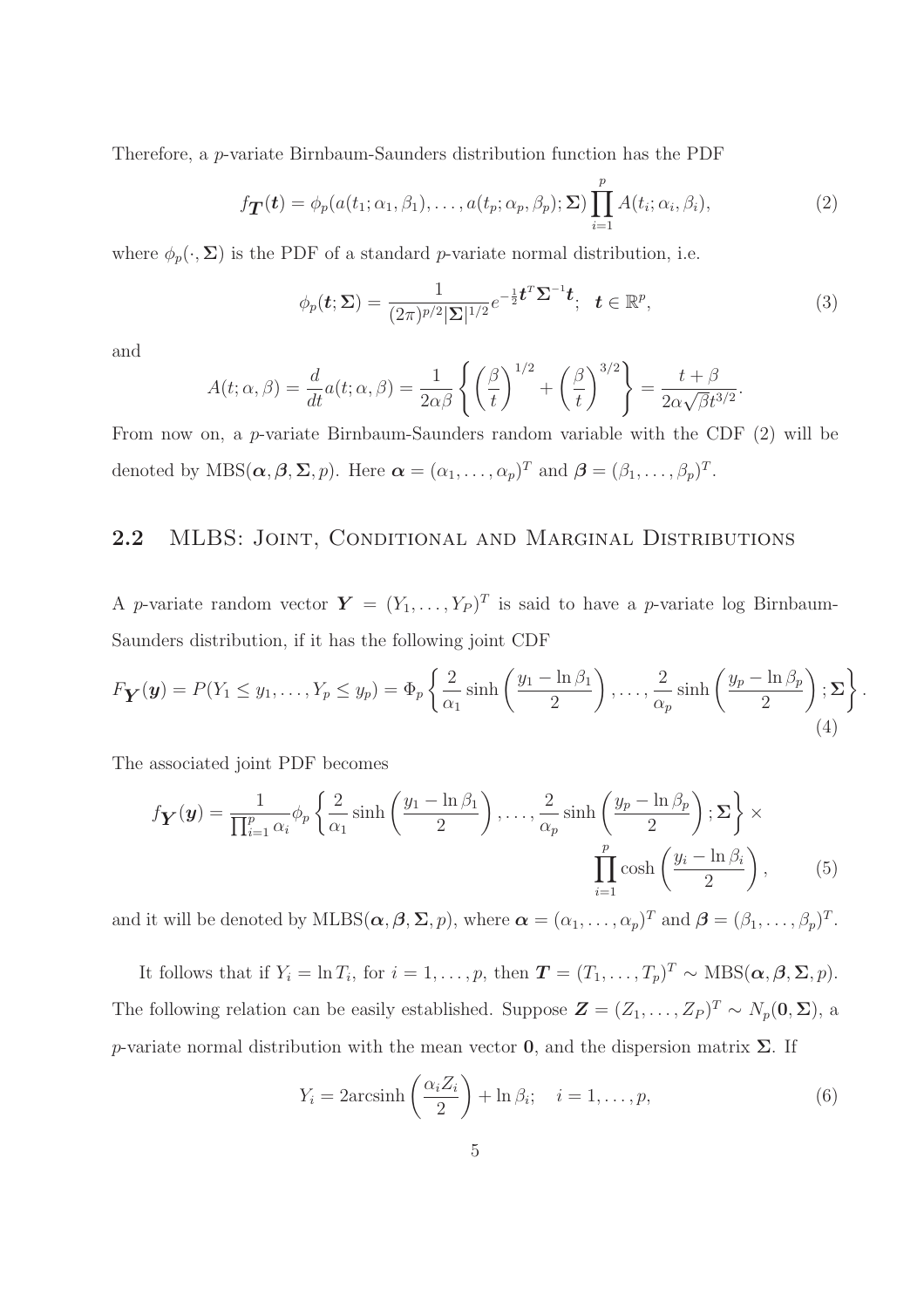where  $arcsinh(x) = ln(x + \sqrt{x^2 + 1})$ , for  $-\infty < x < \infty$ , then  $Y = (Y_1, \ldots, Y_p)^T \sim$ MLBS( $\alpha, \beta, \Sigma, p$ ). Therefore, using (6), generation from a MLBS can be easily performed. Since arcsinh(x) is an odd function of x, from (6) it immediately follows that  $Y_i$  is symmetric about  $\ln \beta_i$ , hence the mean and median of  $Y_i$  are both  $\ln \beta_i$ .

The following result will provide the marginals, the conditional distributions and one characterization of the MLBS distribution. We use the following notations.

$$
u_i = \frac{2}{\alpha_1} \sinh\left(\frac{y_1 - \ln \beta_1}{2}\right), \quad i = 1, \dots, p, \quad \mathbf{u} = (u_1, \dots, u_p)^T.
$$

For  $0 < q < p$ , we make the following partitions.

$$
\mathbf{Y}^{(1)} = (Y_1, \ldots, Y_q)^T, \quad \mathbf{Y}^{(2)} = (Y_{q+1}, \ldots, Y_p)^T,
$$

similarly,  $\alpha^{(1)}$ ,  $\alpha^{(2)}$ ,  $\beta^{(1)}$ ,  $\beta^{(2)}$ ,  $u^{(1)}$  and  $u^{(2)}$  are also defined. The matrix  $\Sigma$  is partitioned as follows:

$$
\Sigma = \begin{bmatrix} \Sigma_{11} & \Sigma_{12} \\ \Sigma_{21} & \Sigma_{22} \end{bmatrix},
$$

here  $\Sigma_{11}$  is a  $q \times q$  matrix, other matrices are defined so that they are compatible. Further we define

$$
\boldsymbol{\Sigma}_{11.2}=\boldsymbol{\Sigma}_{11}-\boldsymbol{\Sigma}_{12}\boldsymbol{\Sigma}_{22}^{-1}\boldsymbol{\Sigma}_{21}.
$$

THEOREM 1: Suppose  $\mathbf{Y} = (Y_1, \ldots, Y_p)^T \sim \text{MLBS}(\alpha, \beta, \Sigma, p)$ . Then

- (a)  $Y^{(1)} \sim \text{MLBS}(\boldsymbol{\alpha}^{(1)}, \boldsymbol{\beta}^{(1)}, \boldsymbol{\Sigma}_{11}, q).$
- (b)  $Y^{(2)} \sim \text{MLBS}(\boldsymbol{\alpha}^{(2)}, \boldsymbol{\beta}^{(2)}, \boldsymbol{\Sigma}_{22}, q-p).$
- (c) The conditional PDF of  $\mathbf{Y}^{(1)}|\mathbf{Y}^{(2)} = \mathbf{y}^{(2)}$ ,  $f(\mathbf{y}^{(1)}|\mathbf{y}^{(2)})$ , can be written as follows:

$$
f(\mathbf{y}^{(1)}|\mathbf{y}^{(2)}) = \frac{1}{\prod_{i=1}^{q} \alpha_i} \prod_{i=1}^{q} \cosh\left(\frac{y_i - \ln \beta_i}{2}\right) g(\mathbf{y}^{(1)}|\mathbf{y}^{(2)}),
$$

where

$$
g(\boldsymbol{y}^{(1)}|\boldsymbol{y}^{(2)})=\frac{1}{(2\pi)^{q/2}\sqrt{|\boldsymbol{\Sigma}_{11.2}|}}e^{-\frac{1}{2}[\boldsymbol{u}^{(1)}-\boldsymbol{\Sigma}_{12}\boldsymbol{\Sigma}_{22}^{-1}\boldsymbol{u}^{(2)}]^T\boldsymbol{\Sigma}_{11.2}^{-1}[\boldsymbol{u}^{(1)}-\boldsymbol{\Sigma}_{12}\boldsymbol{\Sigma}_{22}^{-1}\boldsymbol{u}^{(2)}]}\.
$$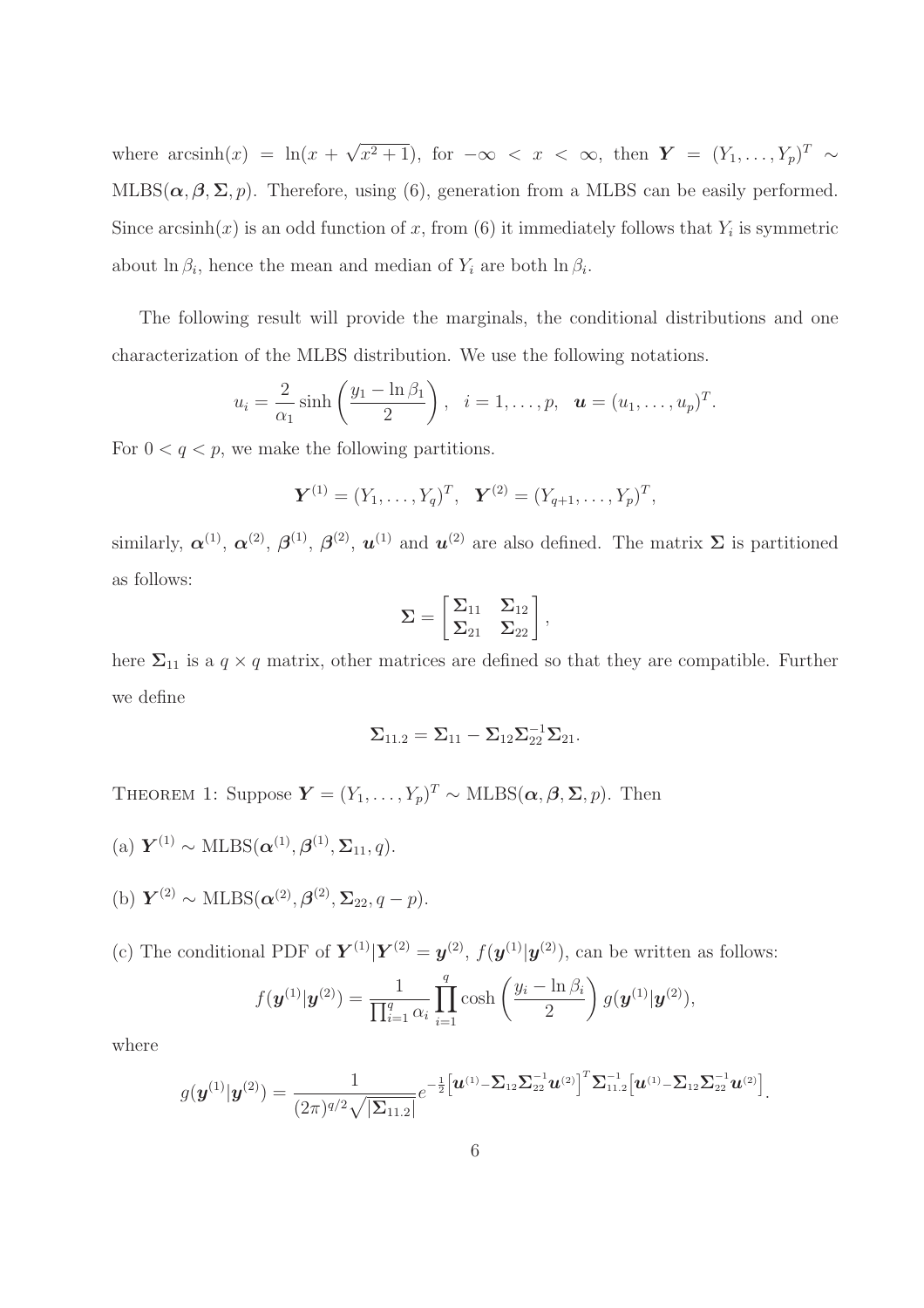(d) The conditional CDF of  $\mathbf{Y}^{(1)}|\mathbf{Y}^{(2)} = \mathbf{y}^{(2)}$ ,  $F(\mathbf{y}^{(1)}|\mathbf{y}^{(2)})$ , can be written as follows:

$$
F(\boldsymbol{y}^{(1)}|\boldsymbol{y}^{(2)})=\Phi_q(\boldsymbol{u}^{(1)}-\boldsymbol{\Sigma}_{12}\boldsymbol{\Sigma}_{22}^{-1}\boldsymbol{u}^{(2)};\boldsymbol{\Sigma}_{11.2}).
$$

(e) Suppose A is the set of all  $p \times p$  matrices, whose each row and each column has exactly one non-zero element either 1 or -1. Then  $Y \sim \text{MLBS}(\alpha, \beta, \Sigma, p)$ , if and only if  $AY \sim$  $\text{MLBS}(\boldsymbol{\alpha}, \boldsymbol{A}\boldsymbol{\beta}, \boldsymbol{A}\boldsymbol{\Sigma}\boldsymbol{A}^T, p)$ , for all  $\boldsymbol{A} \in \boldsymbol{\mathcal{A}}$ .

PROOF: (a) and (b) can be obtained from the definition. (c) can be obtained by using the conditional PDF of a multivariate normal distribution. To prove (d), we use the following notations  $\mathbf{v}^{(1)} = (v_1, \ldots, v_q)^T$  and  $\mathbf{w}^{(1)} = (w_1, \ldots, w_q)^T$  where

$$
v_i = \frac{2}{\alpha_i} \sinh\left(\frac{w_i - \ln \beta_i}{2}\right); i = 1, \dots, q \quad \text{and} \quad a_i = \frac{2}{\alpha_i} \sinh\left(\frac{y_i - \ln \beta_i}{2}\right); i = 1, \dots, q.
$$

Therefore,

$$
F(\boldsymbol{y}^{(1)}|\boldsymbol{y}^{(2)}) = \int_{-\infty}^{y_1} \cdots \int_{-\infty}^{y_q} f(\boldsymbol{w}^{(1)}|\boldsymbol{y}^{(2)}) dw_1 \cdots dw_p
$$
  
= 
$$
\int_{-\infty}^{a_1} \cdots \int_{-\infty}^{a_q} g(\boldsymbol{v}^{(1)}|\boldsymbol{y}^{(2)}) dv_1 \cdots dv_p.
$$

Now make the following one to one transformation from  $\mathbf{v}^{(1)}$  to  $\mathbf{z}^{(1)} = (z_1, \ldots, z_q)^T$ , where  $\boldsymbol{z}^{(1)} = \boldsymbol{v}^{(1)} - \boldsymbol{\Sigma}_{12} \boldsymbol{\Sigma}_{22}^{-1} \boldsymbol{u}^{(2)}$ , and the result follows. (e) 'if part': suppose  $\boldsymbol{Y} \sim \text{MLBS}(\boldsymbol{\alpha}, \boldsymbol{\beta}, \boldsymbol{\Sigma}, p)$ . First observe that if  $\bm{Z} \sim N_p(\bm{0}, \bm{\Sigma})$ , then  $\bm{A}\bm{Z} \sim N_p(\bm{0}, \bm{A}\bm{\Sigma}\bm{A}^T)$ , hence it follows that  $\bm{A}\bm{Y} \sim \bm{Z}$ MLBS( $\alpha$ ,  $A\beta$ ,  $A\Sigma A^{T}$ , p) from the relation (6). Since  $I \in \mathcal{A}$ , 'only if' part is obvious. П

#### 2.3 COPULA REPRESENTATION AND DEPENDENCY PROPERTIES

Now we will discuss the multivariate total positivity of order two  $(MTP<sub>2</sub>)$  and the multivariate reverse rule of order two (MRR2) properties of the joint PDF of the MLBS distribution, in the sense of Karlin and Rinott (1980). We shall be using the following notations now. For any two real numbers, a and b, let  $a \vee b = \min\{a, b\}$  and  $a \wedge b = \max\{a, b\}$ . For  $\boldsymbol{x} = (x_1, \dots, x_p)^T$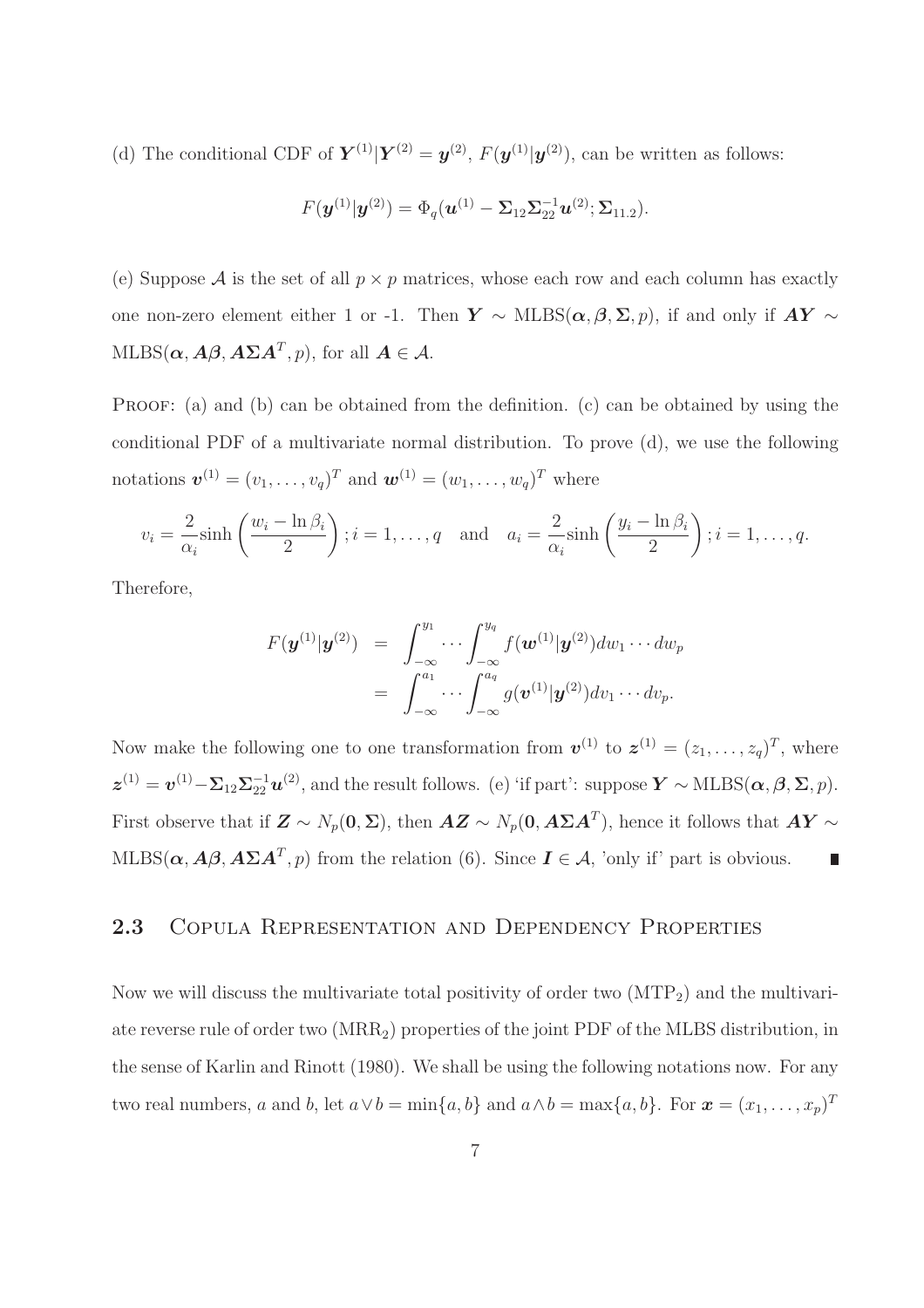and  $\mathbf{y}=(y_1,\ldots,y_p)^T$ ,  $\mathbf{x}\vee\mathbf{y}=(x_1\vee y_1,\ldots,x_p\vee y_p)$  and  $\mathbf{x}\wedge\mathbf{y}=(x_1\wedge y_1,\ldots,x_p\wedge y_p)$ . Let us recall that a function  $g : \mathbb{R}^p \to \mathbb{R}^+$  is said to be  $\text{MTP}_2$  (MRR<sub>2</sub>) in the sense of Karlin and Rinott (1980), if  $g(x)g(y) \leq (\geq)g(x \vee y)g(x \wedge y)$  for all  $x \in \mathbb{R}^p$  and  $y \in \mathbb{R}^p$ . We have the following result.

THEOREM 2: Let  $\mathbf{Y} \sim \text{MLBS}(\alpha, \beta, \Sigma, p)$ . If  $\alpha_1 = \ldots = \alpha_p$ ,  $\beta_1 = \ldots = \beta_p$ , and all the off diagonal elements of  $\Sigma^{-1}$  are less (greater) than or equal to zero, then the PDF of Y has  $MTP_2$  (MRR<sub>2</sub>) property.

PROOF: Let us assume  $\alpha_1 = \ldots = \alpha_p = \alpha$  and  $\beta_1 = \ldots = \beta_p = \beta$ . We take  $y_1 =$  $(y_{11},...,y_{1p})^T$  and  $\mathbf{y}_2=(y_{21},...,y_{2p})^T$ . To show that the PDF of Y has MTP<sub>2</sub> (MRR<sub>2</sub>) property, it is enough to show that

$$
\boldsymbol{u}_1^T \Sigma^{-1} \boldsymbol{u}_1 + \boldsymbol{u}_2^T \Sigma^{-1} \boldsymbol{u}_2 \geq (\leq) (\boldsymbol{u}_1 \vee \boldsymbol{u}_2)^T \Sigma^{-1} (\boldsymbol{u}_1 \vee \boldsymbol{u}_2) + (\boldsymbol{u}_1 \wedge \boldsymbol{u}_2)^T \Sigma^{-1} (\boldsymbol{u}_1 \wedge \boldsymbol{u}_2), \quad (7)
$$

where  $u_1 = (u_{11}, \ldots, u_{1p})^T$  and  $u_2 = (u_{21}, \ldots, u_{2p})^T$ , and

$$
u_{ij} = \frac{2}{\alpha} \sinh\left(\frac{y_{ij} - \beta}{2}\right); \quad i = 1, 2, j = 1, ..., p.
$$

If the elements of  $\Sigma^{-1}$  are denoted by  $((\sigma^{kj}))$ , for  $k, j = 1, \ldots, p$ , then proving (7) is equivalent to proving

$$
\sum_{\substack{k,j=1\\k\neq j}}^p (u_{1k}u_{1j} + u_{2k}u_{2j})\sigma^{kj} \geq (\leq) \sum_{\substack{k,j=1\\k\neq j}}^p ((u_{1k} \wedge u_{2k})(u_{1j} \wedge u_{2j}) + (u_{1k} \vee u_{2k})(u_{2j} \vee u_{2j}))\sigma^{kj}.
$$
 (8)

For all  $k, j = 1, \ldots, p$ , by taking any ordering of  $u_{1j}, u_{1k}, u_{2j}, u_{2k}$ , it easily follows that

$$
(u_{1k}u_{1j} + u_{2k}u_{2j}) \le (u_{1k} \wedge u_{2k})(u_{1j} \wedge u_{2j}) + (u_{1k} \vee u_{2k})(u_{2j} \vee u_{2j}),
$$

hence the result follows as  $\sigma^{jk} \leq (\geq)0$ .

If  $Y \sim \text{MLBS}(\alpha, \beta, \Sigma, p)$ , then it immediately follows that

$$
F_{\mathbf{Y}}(y_1,\ldots,y_p)=C_G(F_1(y_1),\ldots,F_p(y_p));\ (y_1,\ldots,y_p)\in(-\infty,\infty)\times\cdots(-\infty,\infty),\ (9)
$$

П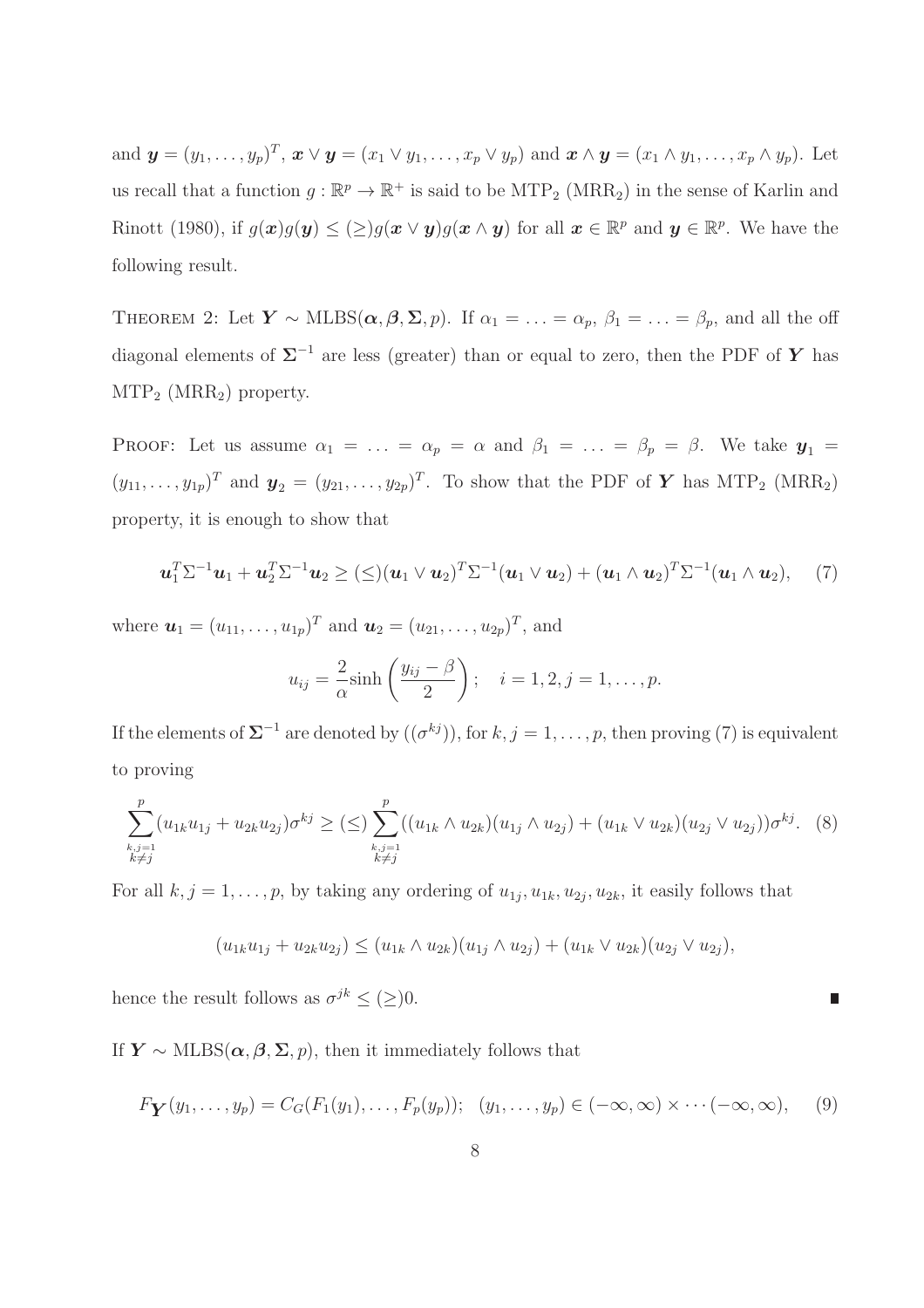where  $C_G(u_1, \ldots, u_p)$  is the multivariate Gaussian copula and it has the following form

$$
C_G(u_1,\ldots,u_p) = \int_{-\infty}^{\Phi^{-1}(u_1)} \ldots \int_{-\infty}^{\Phi^{-1}(u_p)} \phi_p(x_1,\ldots,x_p;\Sigma) dx_1 \ldots dx
$$
  
=  $\Phi_p(\Phi^{-1}(u_1),\ldots,\Phi^{-1}(u_p);\Sigma).$ 

The multivariate Gaussian copula density takes the form;

$$
c_G(u_1,\ldots,u_p)=\frac{\partial^p}{\partial u_1,\ldots,\partial u_p}C_G(u_1,\ldots,u_p)=\frac{\phi_p(\Phi^{-1}(u_1),\ldots,\Phi^{-1}(u_p);\Sigma)}{\phi(\Phi^{-1}(u_1))\ldots\phi(\Phi^{-1}(u_p))}.
$$
(10)

We have the following result on the multivariate Gaussian copula density.

LEMMA 1: If all the off diagonal elements of  $\Sigma^{-1}$  are less (greater) than or equal to zero, then the multivariate Gaussian copula density has  $MTP_2$  (MRR<sub>2</sub>) property.

PROOF: It follows along the same line as Theorem 2.

COROLLARY 1: Since  $MTP_2(MRR_2)$  property is a copula property, Nelsen (2006), it follows that if  $\mathbf{Y} \sim \text{MLBS}(\alpha, \beta, \Sigma, p)$  and if all the off diagonal elements of  $\Sigma^{-1}$  are less (greater) than or equal to zero, then the PDF of Y has  $MTP_2$  (MRR<sub>2</sub>) property. It is interesting to observe that using the copula property more general results than Theorem 2, can be easily obtained.

COROLLARY 2: Similar result can be obtained in case of MBS distribution also. If  $Y \sim$  $MBS(\alpha, \beta, \Sigma, p)$  and if all the off diagonal elements of  $\Sigma^{-1}$  are less (greater) than or equal to zero, then the PDF of Y has  $MTP_2$  (MRR<sub>2</sub>) property. This is a stronger result than Theorem 3 of Kundu et al. (2012), where the same result has been established under the equality assumptions on the elements of  $\alpha$ 's and  $\beta$ 's.

#### 2.4 SHANNON ENTROPY AND MUTUAL INFORMATION INDEX

The entropy is an important concept in information theory, and it has been very well studied in case of multivariate normal distribution. In this section we present the Shannon entropy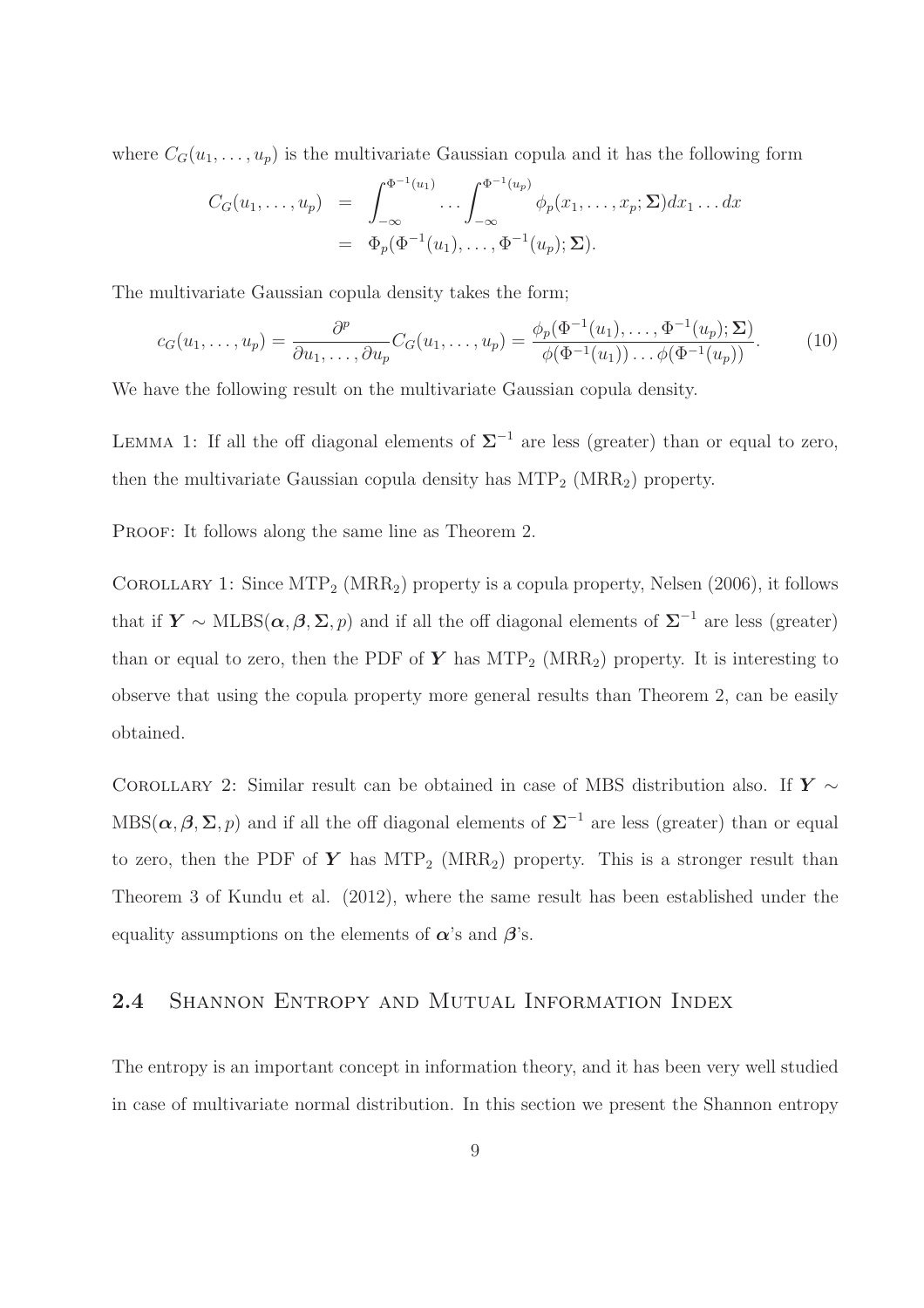based on one dimensional integration only for a multivariate distribution, which can be obtained by taking a monotone transformation of a multivariate normal distribution. Let us recall the following. Suppose  $\mathbf{X} \in \mathbb{R}^m$  and  $\mathbf{Y} \in \mathbb{R}^k$ , are two random vectors, with joint and marginal PDFs,  $p_{\boldsymbol{X},\boldsymbol{Y}}(\boldsymbol{x},\boldsymbol{y}),$   $p_{\boldsymbol{X}}(\boldsymbol{x})$  and  $p_{\boldsymbol{Y}}(\boldsymbol{y}),$  respectively. Then the mutual information index between  $X$  and  $Y$  is defined by

$$
I_{\boldsymbol{X}\boldsymbol{Y}} = E\left[\ln\left\{\frac{p_{\boldsymbol{X},\boldsymbol{Y}}(\boldsymbol{X},\boldsymbol{Y})}{p_{\boldsymbol{X}}(\boldsymbol{X})p_{\boldsymbol{Y}}(\boldsymbol{Y})}\right\}\right] = \int_{\mathbb{R}^m} \int_{\mathbb{R}^k} \ln\left\{\frac{p_{\boldsymbol{X},\boldsymbol{Y}}(\boldsymbol{x},\boldsymbol{y})}{p_{\boldsymbol{X}}(\boldsymbol{x})p_{\boldsymbol{Y}}(\boldsymbol{x})}\right\} p_{\boldsymbol{X},\boldsymbol{Y}}(\boldsymbol{x},\boldsymbol{y}) d\boldsymbol{x} d\boldsymbol{y}.
$$
\n(11)

The entropy of the random vectors  $\boldsymbol{X}$  and  $\boldsymbol{Y}$  are defined as

$$
H_{\mathbf{X}} = -E\left(\ln\{p_{\mathbf{X}}(\mathbf{X})\}\right) = -\int_{\mathbb{R}^m} \ln\{p_{\mathbf{X}}(\mathbf{x})\} p_{\mathbf{X}}(\mathbf{x}) d\mathbf{x},\tag{12}
$$

and

$$
H_Y = -E\left(\ln\{p_Y(Y)\}\right) = -\int_{\mathbb{R}^k} \ln\{p_Y(y)\} p_Y(y) dy, \tag{13}
$$

respectively. It is immediate that the mutual information index  $I_{XY}$  between X and Y can be computed as

$$
I_{\boldsymbol{X}\boldsymbol{Y}} = H_{\boldsymbol{X}} + H_{\boldsymbol{Y}} - H_{\boldsymbol{X}\boldsymbol{Y}}.\tag{14}
$$

Here  $H_{\boldsymbol{X}}$  and  $H_{\boldsymbol{Y}}$  are same as defined before, and  $H_{\boldsymbol{X}\boldsymbol{Y}}$  is the joint entropy of  $(\boldsymbol{X},\boldsymbol{Y}).$  It is well known that if  $X$  is a m-variate normal distribution with mean vector  $\mu$  and dispersion matrix  $\Sigma$ , then

$$
H_X = \frac{1}{2} \ln |\Sigma| + \frac{m}{2} (1 + \ln(2\pi)).
$$
\n(15)

We present the following general results, which can be used to compute Shannon entropy and mutual information index for MLBS, MBS and some other related distributions. It may have some independent interest also. Suppose for fixed parameter vector  $\delta$ ,  $a(y;\delta)$ is an increasing function of  $y \in \mathbb{R}$ , and there exits a unique function  $b(y; \delta)$ , such that d  $\frac{d}{dy}a(y;\delta) = a'(y,\delta) = b(a(y;\delta),\delta)$ . Suppose the random vectors  $\mathbf{X}^{(1)} \in \mathbb{R}^m$ ,  $\mathbf{X}^{(2)} \in \mathbb{R}^k$ ,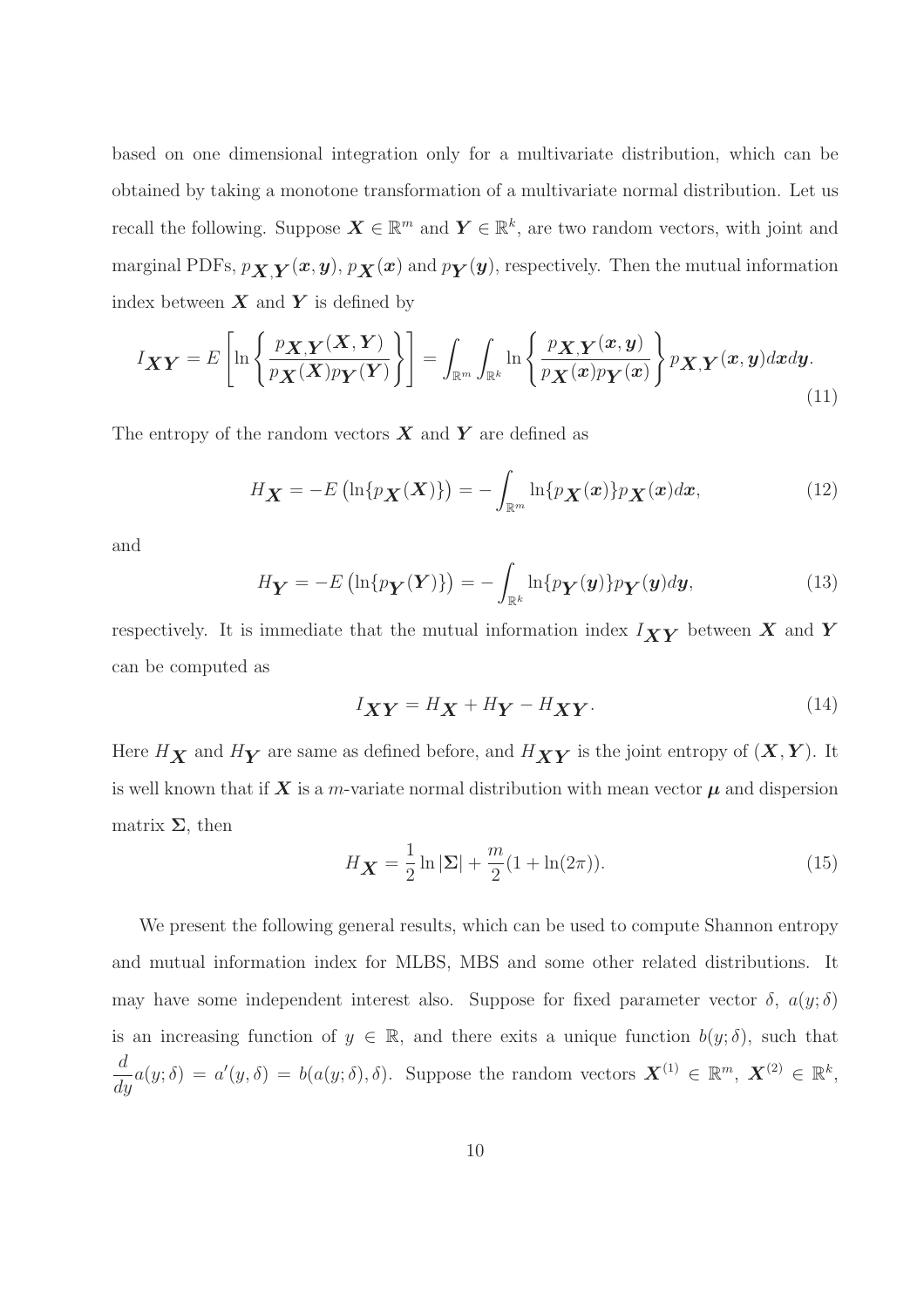$(\boldsymbol{X}^{(1)},\boldsymbol{X}^{(2)})\in\mathbb{R}^{m+k}$ , have the PDFs, respectively, as follows:

$$
f_{\mathbf{X}^{(1)}}(\boldsymbol{x}^{(1)}) = \phi_m(a(x_1, \delta_1), \dots, a(x_m, \delta_m); \Sigma_{11}) \prod_{i=1}^m a'(x_i; \delta_i), \qquad (16)
$$

$$
f_{\mathbf{X}^{(2)}}(\mathbf{x}^{(2)}) = \phi_k(a(x_{m+1}, \delta_{m+1}), \dots, a(x_{m+k}, \delta_{m+k}); \Sigma_{22}) \prod_{i=1}^k a'(x_{m+i}; \delta_{m+i}), \qquad (17)
$$

$$
f_{\mathbf{X}^{(1)},\mathbf{X}^{(2)}}((\mathbf{x}^{(1)},\mathbf{x}^{(2)})=\phi_m(a(x_1,\delta_1),\ldots,a(x_{m+k},\delta_{m+k});\Sigma)\prod_{i=1}^{m+k}a'(x_i;\delta_i),
$$
 (18)

here  $\mathbf{x}^{(1)} = (x_1, \ldots, x_m)$  and  $\mathbf{x}^{(2)} = (x_{m+1}, \ldots, x_{m+k}), \ \Sigma_{11}, \ \Sigma_{22}$  and  $\Sigma_{22}$  are correlation matrices, with the following decomposition;

$$
\Sigma = \begin{bmatrix} \Sigma_{11} & \Sigma_{12} \\ \Sigma_{21} & \Sigma_{22} \end{bmatrix}.
$$

THEOREM 3: Suppose,  $\mathbf{X}^{(1)}$  and  $\mathbf{X}^{(2)}$  are random vectors as defined above, and  $Z \sim N(0, 1)$ , then

(a) 
$$
H_{\mathbf{X}^{(1)}} = \frac{1}{2} \ln |\Sigma_{11}| + \frac{m}{2} (1 + \ln(2\pi) - \sum_{i=1}^{m} E(\ln b(Z, \delta_i))
$$
  
\n(b)  $H_{\mathbf{X}^{(2)}} = \frac{1}{2} \ln |\Sigma_{22}| + \frac{k}{2} (1 + \ln(2\pi) - \sum_{i=1}^{k} E(\ln b(Z, \delta_{m+i}))$   
\n(c)  $I_{\mathbf{X}^{(1)}\mathbf{X}^{(2)}} = \frac{1}{2} [\ln |\Sigma_{11}| + \ln |\Sigma_{22}| - \ln |\Sigma|]$ 

PROOF: To prove (a), observe that

$$
H_{\mathbf{X}^{(1)}} = -\int_{\mathbb{R}^m} \ln f_{\mathbf{X}^{(1)}}(\mathbf{x}^{(1)}) f_{\mathbf{X}^{(1)}}(\mathbf{x}^{(1)}) d\mathbf{x}^{(1)}
$$
  
= 
$$
\int_{\mathbb{R}^m} \left\{-\ln \phi_m(z_1,\ldots,z_m;\Sigma_{11}) - \sum_{i=1}^m \ln b(z_i;\delta_i)\right\} \phi_m(z_1,\ldots,z_m;\Sigma_{11}) dz_1 \ldots dz_m.
$$

The second equality follows by taking the transformation  $z_i = a(x_i, \delta_i)$ , for  $i = 1, \ldots, m$ . Now the result follows using (15). Proof of (b) follows along the same line. Proof of (c) can be obtained using (a) and (b).  $\blacksquare$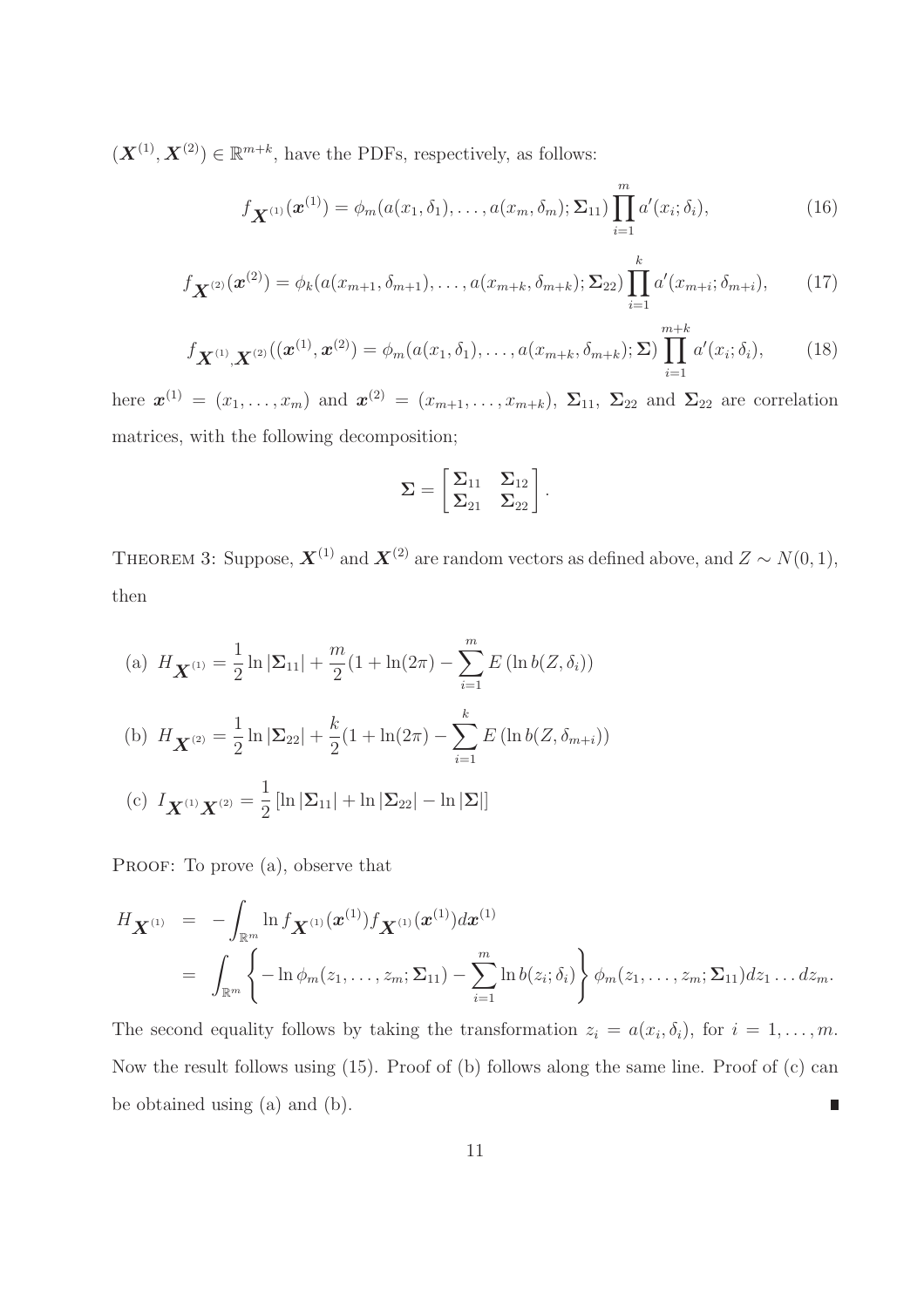We will use the following notation. If W is a  $\chi^2$  random variable with one degree of freedom, and  $c > 0$ , is a constant, then  $E(\ln(W/4 + c)) = \gamma(c)$ . Now we will present the entropy and the mutual information index of the MLBS distribution.

THEOREM 4: Let  $\boldsymbol{Y} \sim \text{MLBS}(\boldsymbol{\alpha}, \boldsymbol{\beta}, \boldsymbol{\Sigma}, p)$ ,  $\boldsymbol{Y}^{(1)}$  and  $\boldsymbol{Y}^{(2)}$  are same as in Theorem 1, then

$$
H_Y = \frac{1}{2} \left[ \ln |\Sigma| + p(1 + \ln(2\pi)) - \sum_{i=1}^{p} \gamma(1/\alpha_i^2) \right]
$$

and

$$
I_{\boldsymbol{Y}^{(1)}\boldsymbol{Y}^{(2)}} = \frac{1}{2} \left[ \ln |\boldsymbol{\Sigma}_{11}| + \ln |\boldsymbol{\Sigma}_{22}| - \ln |\boldsymbol{\Sigma}| \right].
$$

**PROOF:** It follows from Theorem 3, by observing the fact  $a(y_i, \delta_i) = \frac{2}{\sigma_i}$  $\alpha_i$  $\sinh\left(\frac{y_i - \ln \beta_i}{2}\right)$ 2  $\setminus$ , for  $i=1,\ldots,p$ .

Similarly, we can present the results for MBS distribution also. Let for  $Z \sim N(0, 1)$ ,

$$
\delta(\alpha,\beta) = E \ln \left[ \frac{Z^2 \alpha^2 + 4 + Z \alpha \sqrt{Z^2 \alpha^2 + 4}}{\sqrt{2} \alpha \beta \left[ Z^2 \alpha^2 + 2 + Z \alpha \sqrt{Z^2 \alpha^2 + 4} \right]^{3/2}} \right].
$$
\n(19)

THEOREM 5: Let  $Y \sim \text{MBS}(\alpha, \beta, \Sigma, p)$ ,  $\Sigma$ ,  $Y^{(1)}$  and  $Y^{(2)}$  are decomposed same as in Theorem 1, then

$$
H_Y = \frac{1}{2} \left[ \ln |\Sigma| + p(1 + \ln(2\pi)) - \sum_{i=1}^p \delta(\alpha_i, \beta_i) \right]
$$

and

$$
I_{\boldsymbol{Y}^{(1)}\boldsymbol{Y}^{(2)}}=\frac{1}{2}\left[\ln|\boldsymbol{\Sigma}_{11}|+\ln|\boldsymbol{\Sigma}_{22}|-\ln|\boldsymbol{\Sigma}|\right].
$$

**PROOF:** It follows from Theorem 3, by observing the fact  $a(y_i, \delta_i) = \frac{1}{2}$  $\alpha_i$  $\int$  / t β  $\setminus$ <sup>1/2</sup> −  $\beta$ t  $\setminus$ <sup>1/2</sup>] , for  $i = 1, \ldots, p$ .

Similar results can be obtained for multivariate log-normal distribution also.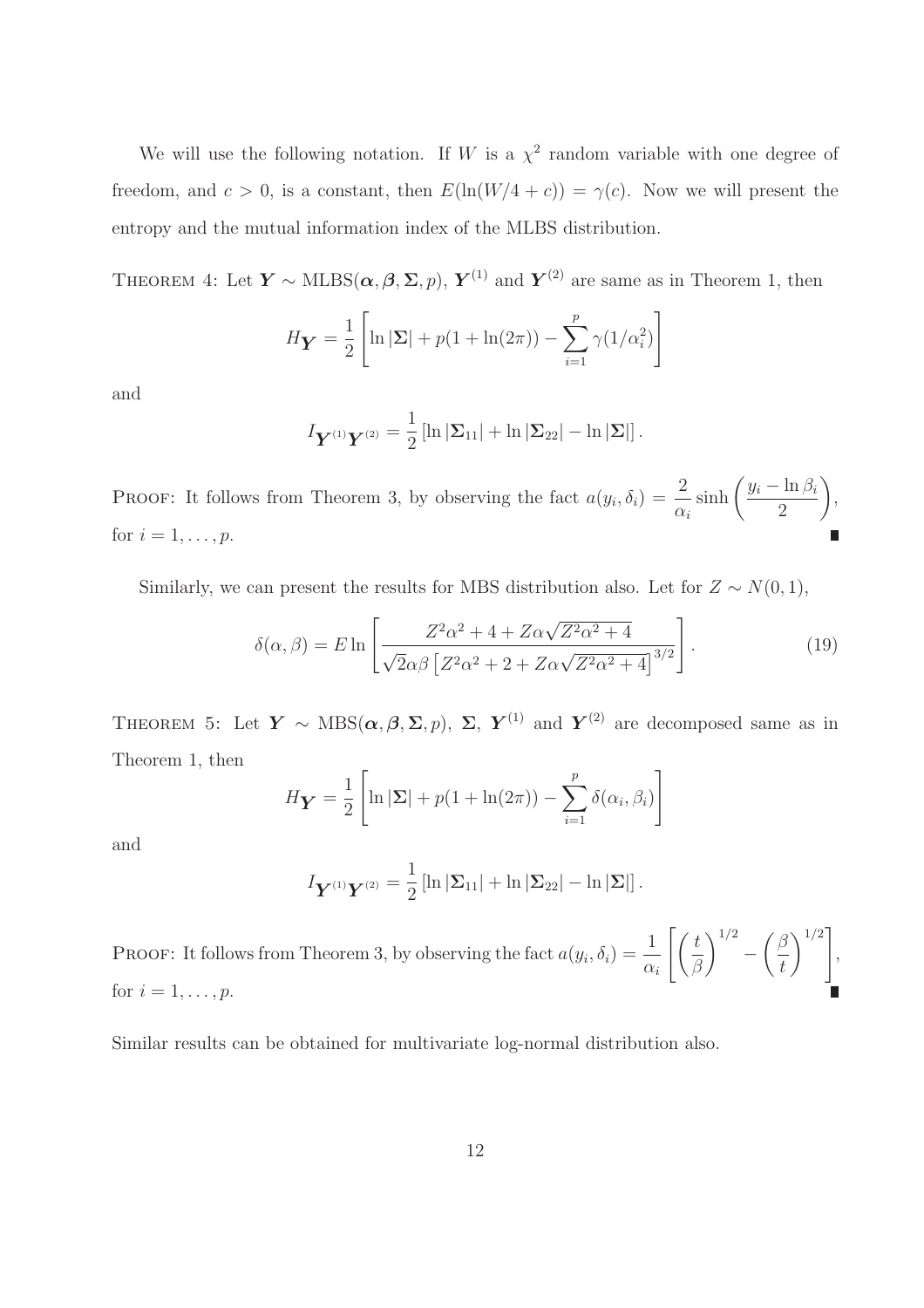### 3 INFERENCE

#### 3.1 Maximum Likelihood Estimators

In this section we discuss the maximum likelihood estimators of the unknown parameters and the associated inference based on the observed data  $\{(y_{i1}, \ldots, y_{ip}); i = 1, \ldots, n\}$ . The log-likelihood function without the additive constant can be written as

$$
l(\boldsymbol{\alpha},\boldsymbol{\beta},\boldsymbol{\Sigma}|data)=-\frac{n}{2}\ln|\boldsymbol{\Sigma}|-\frac{1}{2}\sum_{i=1}^{n}\boldsymbol{v}_{i}^{T}\boldsymbol{\Sigma}^{-1}\boldsymbol{v}_{i}-n\sum_{j=1}^{p}\ln\alpha_{j}+\sum_{i=1}^{n}\sum_{j=1}^{p}\ln w_{ij}(\beta_{j}),
$$
 (20)

here for  $i = 1, ..., n, j = 1, ..., p$ ,

$$
\boldsymbol{v}_i^T = \left[\frac{2}{\alpha_1}\sinh\left(\frac{y_{i1} - \ln\beta_1}{2}\right), \ldots, \frac{2}{\alpha_p}\sinh\left(\frac{y_{ip} - \ln\beta_p}{2}\right)\right] \text{ and } w_{ij}(\beta_j) = \cosh\left(\frac{y_{ij} - \ln\beta_j}{2}\right).
$$

The MLEs of the unknown parameters can be obtained by maximizing (20) with respect to the parameters  $\alpha$ ,  $\beta$  and  $\Sigma$ , which would require a  $2p + \frac{p(p-1)}{2}$ 2 dimensional optimization process. We use the profile likelihood approach to reduce the computational burden significantly. Observe that

$$
\left[2\sinh\left(\frac{Y_1 - \ln\beta_1}{2}\right), \dots, 2\sinh\left(\frac{Y_p - \ln\beta_p}{2}\right)\right]^T \sim N_p\left(\mathbf{0}, \mathbf{D}\Sigma\mathbf{D}^T\right). \tag{21}
$$

Here **D** is a diagonal matrix given by  $\mathbf{D} = \text{diag}(\alpha_1, \dots, \alpha_p)$ . Therefore, for a given  $\beta$ , the MLEs of  $\alpha$  and  $\Sigma$  can be obtained respectively, as

$$
\widehat{\alpha}_j(\beta_j) = \left[\frac{4}{n}\sum_{i=1}^n \sinh^2\left(\frac{y_{ij} - \ln \beta_j}{2}\right)\right]^{1/2}; \quad j = 1, \dots, p,
$$
\n(22)

and

$$
\widehat{\Sigma}(\boldsymbol{\beta}) = P(\boldsymbol{\beta})Q(\boldsymbol{\beta})P^{T}(\boldsymbol{\beta}).
$$
\n(23)

Here  $\mathbf{P}(\beta)$  is a diagonal matrix given by  $\mathbf{P}(\beta) = \text{diag}\{1/\widehat{\alpha}_1(\beta_1), \ldots, 1/\widehat{\alpha}_p(\beta_p)\}\)$ , and the elements of the matrix  $\mathbf{Q}(\mathbf{\beta}) = ((q_{jk}(\mathbf{\beta}))$  are given by

$$
q_{jk}(\boldsymbol{\beta}) = \frac{\sum_{i=1}^{n} \sinh\left(\frac{y_{ij} - \ln \beta_j}{2}\right) \sinh\left(\frac{y_{ik} - \ln \beta_k}{2}\right)}{\sqrt{\sum_{i=1}^{n} \sinh^2\left(\frac{y_{ij} - \ln \beta_j}{2}\right)} \sqrt{\sum_{i=1}^{n} \sinh^2\left(\frac{y_{ik} - \ln \beta_k}{2}\right)}}.
$$
(24)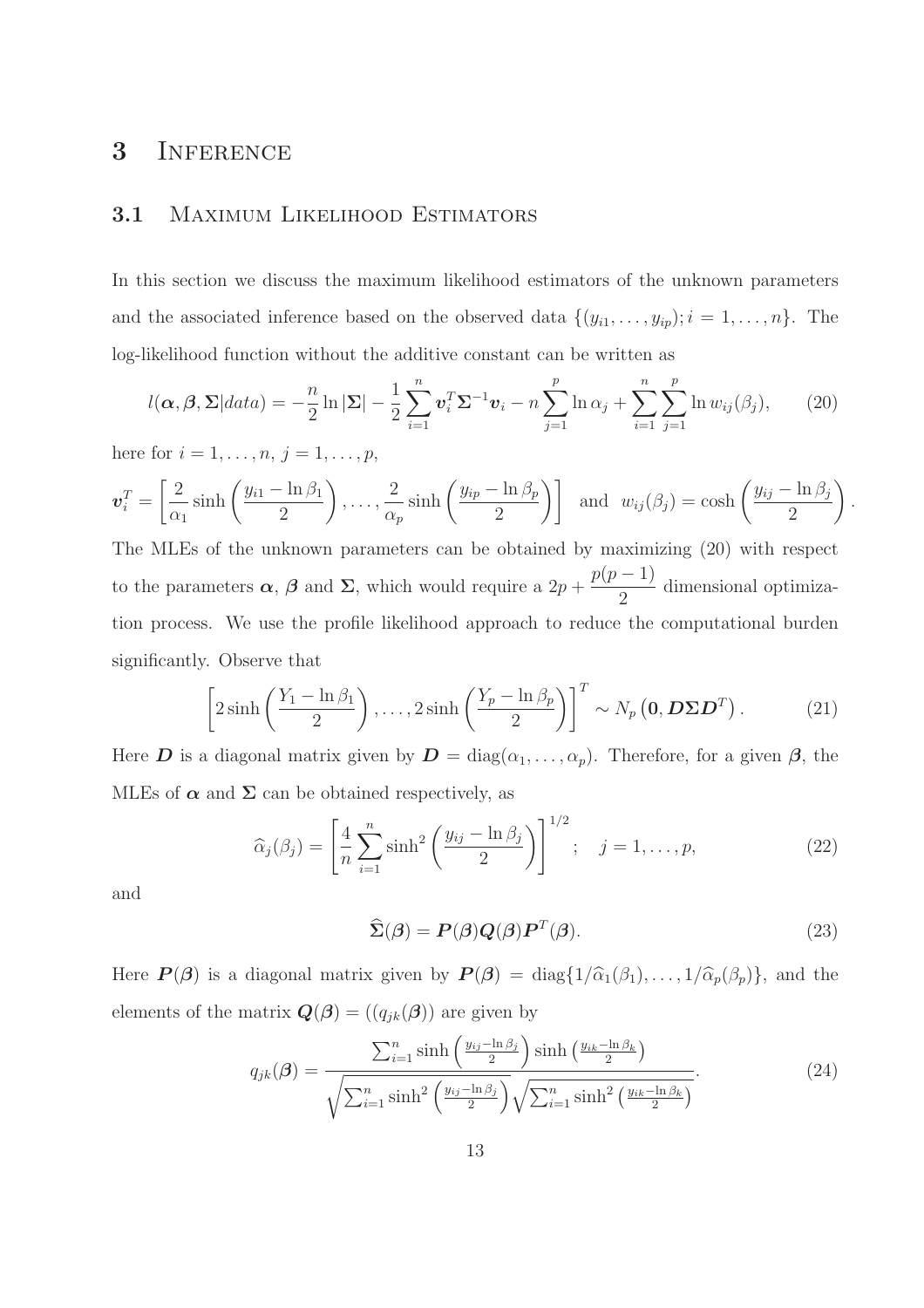Therefore, the MLE of  $\beta$ , say  $\hat{\beta}$  can be obtained first by maximizing the profile log-likelihood function of  $\beta$ , namely  $l(\hat{\alpha}(\beta), \beta, \hat{\Sigma}(\beta))$  and once  $\hat{\beta}$  is obtained the MLEs of  $\alpha$  and  $\Sigma$ can be obtained by replacing  $\beta$  with  $\hat{\beta}$  in (22) and (23), respectively. Hence by using profile log-likelihood method, instead of solving  $2p + \frac{p(p-1)}{2}$ 2 dimensional optimization problem, the MLE can be obtained by solving a p dimensional optimization problem only. For large p, it is a significant gain.

Now we discuss the asymptotic properties of the MLEs.

THEOREM 6: If  $\boldsymbol{\theta} = (\alpha_1, \beta_1, \dots, \alpha_p, \beta_p, \boldsymbol{\Sigma})$  is the parameter vector, and  $\widehat{\boldsymbol{\theta}}$  is the MLE of  $\boldsymbol{\theta}$ , then

$$
\sqrt{n}\left(\widehat{\boldsymbol{\theta}}-\boldsymbol{\theta}\right)\stackrel{d}{\longrightarrow}N_m(\mathbf{0},\boldsymbol{I}^{-1}).
$$
\n(25)

Here m denotes the dimension of  $\theta$  and  $m = 2p + \frac{p(p-1)}{2}$  $\frac{1}{2}$ . The  $m \times m$  matrix **I** is the expected Fisher information matrix, and the explicit expressions of the elements of the matrix  $\boldsymbol{I}$  are provided in the Appendix A.

PROOF: Since the MLBS distribution is a regular family, it satisfies all the regularity conditions for the MLEs to be consistent and asymptotically normally distributed. Hence the result follows from the standard asymptotic properties of the MLEs.

If  $\alpha$  and  $\beta$  are known, then the MLE of  $\Sigma$  is

$$
\widehat{\Sigma} = \boldsymbol{D}^{-1} \boldsymbol{Q}(\boldsymbol{\beta}) \boldsymbol{D}^{-1},
$$

here D and  $Q(\beta)$  are same as defined before. Using (21), it follows that  $\hat{\Sigma}$  has a Wishart distribution with parameter p and  $\Sigma$ . Moreover, if only  $\beta$  is known, then using the characteristic function of the Wishart distribution, it can be shown that  $\hat{\alpha}_j^2(\beta_j)/\alpha_j^2$  follows a  $\chi^2$ , distribution with one degree of freedom, for  $j = 1, \ldots, p$ . Moreover, if  $\Sigma = I$ , then  $\widehat{\alpha}_{j}(\beta_{j})$ 's are independently distributed.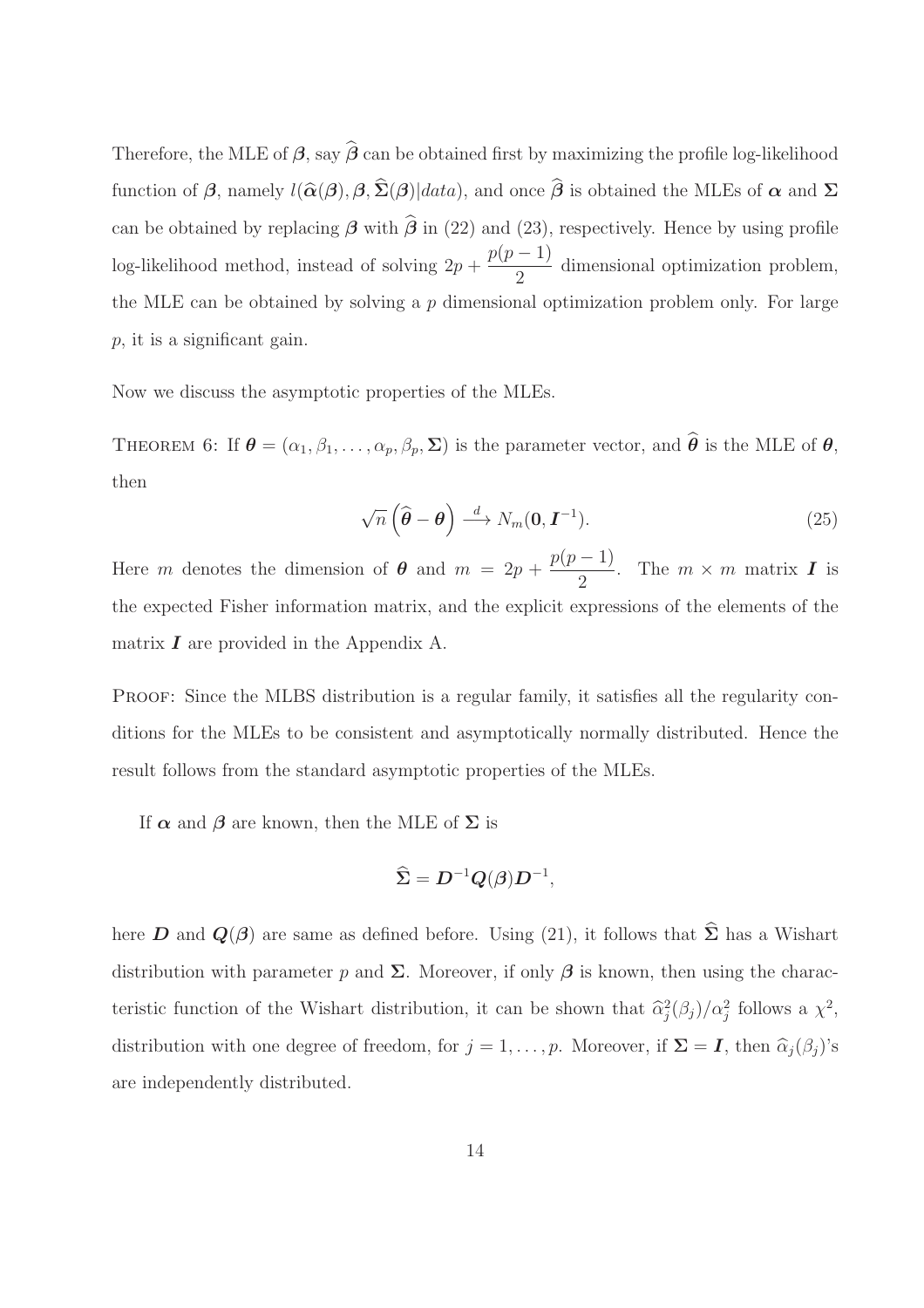#### 3.2 TWO-STEP ESTIMATORS

In this previous section we have discussed about the MLEs of the unknown parameters, and it is observed that the MLEs of the unknown parameters can be obtained by maximizing profile likelihood function and it solves a p-dimensional optimization problem. Although, the method can be implemented very conveniently for small  $p$ , but for large  $p$ , there are some issues regarding the choice of the initial values and the convergence of the algorithm. We propose to use the two-step estimators, using the idea of Joe (2005). The basic idea about the two-step estimators is the following. First estimate the parameters of all the marginal distributions, using the marginal data, and then obtain estimates of the copula parameters using the copula structure. We also obtain the asymptotic distribution of the proposed estimators.

FIRST STEP: Using the data  $(y_{1j},...,y_{nj})$  first estimate  $(\alpha_j,\beta_j)$ , for  $j=1,...,p$ . This can be obtained by maximizing the log-likelihood function of the  $j$ -th marginal namely

$$
l_j(\alpha, \beta) = -n \ln \alpha + \sum_{i=1}^n \cosh\left(\frac{y_{ij} - \ln \beta_j}{2}\right) + \sum_{i=1}^n \ln \phi \left(\frac{2}{\alpha} \sinh\left(\frac{y_{ij} - \ln \beta_j}{2}\right)\right). \tag{26}
$$

If we denote the estimators of  $\alpha_j$  and  $\beta_j$  as  $\tilde{\alpha}_j$  and  $\beta_j$ , respectively, then using the same procedure as the previous section, it follows that  $\tilde{\beta}_j$  can be obtained by maximizing  $l_j(\tilde{\alpha}_j(\beta_j), \beta_j)$ , with respect to  $\beta_j$ , where  $\widehat{\alpha}_j(\beta_j)$ , is same as defined in (22). Once  $\beta_j$  is obtained,  $\widetilde{\alpha}_j$  can be obtained as  $\tilde{\alpha}_i(\tilde{\beta}_i)$ .

SECOND STEP: Let us use the following notations

$$
u_{ij} = \frac{2}{\alpha_j} \sinh\left(\frac{y_{ij} - \ln \beta_j}{2}\right); \quad i = 1, \dots, n, \quad j = 1, \dots, p.
$$

Now maximizing the copula density function with respect to  $\Sigma$  for known marginals, we can obtain the estimator of  $\Sigma$ , say  $\widetilde{\Sigma} = ((\widetilde{\sigma}_{st}))$ , and it will be

$$
\widetilde{\sigma}_{st} = \frac{\sum_{i=1}^{n} u_{is} u_{it}}{\sqrt{\sum_{i=1}^{n} u_{is}^2} \sqrt{\sum_{i=1}^{n} u_{it}^2}}; \quad s, t = 1, \dots, p.
$$
\n(27)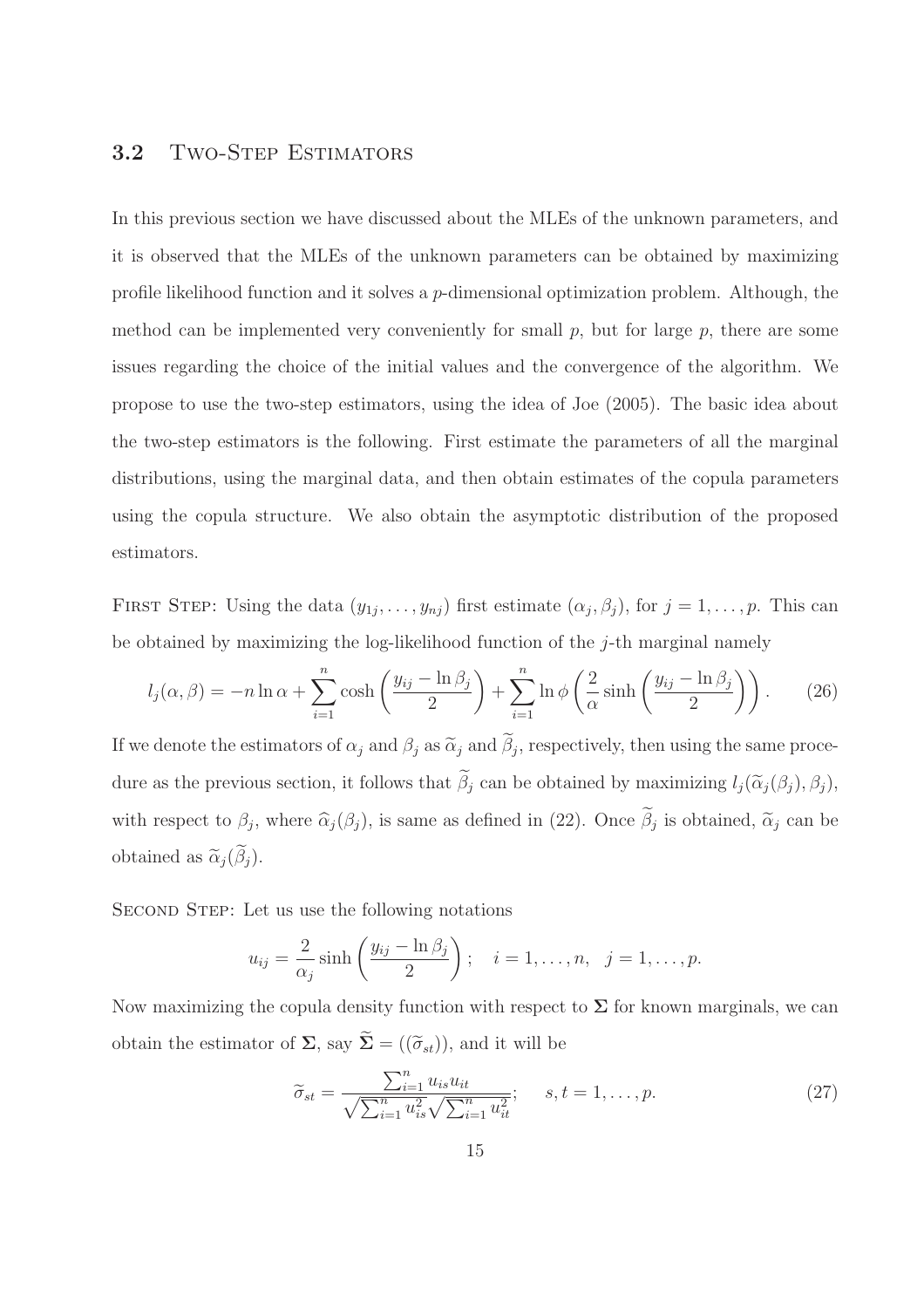It is clear that the two-step procedure reduces the computational burden significantly particularly if p is large. It involves solving p one-dimensional optimization problems. These estimates may be used for initial guesses to compute the MLEs of the unknown parameters. We have the following asymptotic properties of the two-step estimators.

THEOREM 7: If  $\boldsymbol{\theta} = (\alpha_1, \beta_1, \dots, \alpha_p, \beta_p, \boldsymbol{\Sigma})$  is the parameter vector, and  $\tilde{\boldsymbol{\theta}}$  is the two-step estimator of  $\theta$ , then

$$
\sqrt{n}\left(\widetilde{\boldsymbol{\theta}}-\boldsymbol{\theta}\right)\stackrel{d}{\longrightarrow}N_m(\mathbf{0},\boldsymbol{V}).
$$
\n(28)

Here m denotes the dimension of  $\theta$  as in Theorem 3, and the explicit expressions of the different elements of the  $p \times p$  dispersion matrix V is provided in the Appendix B.

PROOF: It mainly follows using the inference function approach of Godambe (1991). In this particular case, the proof can be obtained along the same line as in Joe (2005).

## 4 SIMULATION RESULTS AND DATA ANALYSIS

#### 4.1 SIMULATION RESULTS

In this section we present some simulation results mainly to compare the performances of the MLEs and AMLEs as proposed in the previous section. We have considered the following 4-variate log Birnbaum-Saunders model:

$$
\alpha_1 = \alpha_2 = \alpha_3 = \alpha_4 = 1
$$
  $\beta_1 = \beta_2 = \beta_3 = \beta_4 = 1$ 

and

$$
\pmb{\Sigma}^{1/2} = \frac{1}{\sqrt{1+\rho^2}} \begin{bmatrix} 1 & \rho & 0 & 0 \\ \rho & 1 & \rho & 0 \\ 0 & \rho & 1 & \rho \\ 0 & 0 & \rho & 1 \end{bmatrix}, \quad i.e. \quad \pmb{\Sigma} = \frac{1}{1+\rho^2} \begin{bmatrix} 1+\rho^2 & 2\rho & 0\rho^2 & 0 \\ 2\rho & 1+\rho^2 & 2\rho & \rho^2 \\ \rho^2 & 2\rho & 1+\rho^2 & 2\rho \\ 0 & \rho^2 & 2\rho & 1+\rho^2 \end{bmatrix},
$$

with  $\rho = 0.25$ . We have taken different sample sizes, and compute the MLEs and AMLEs in each case. We report the average biases and the mean squared errors (MSEs) of all the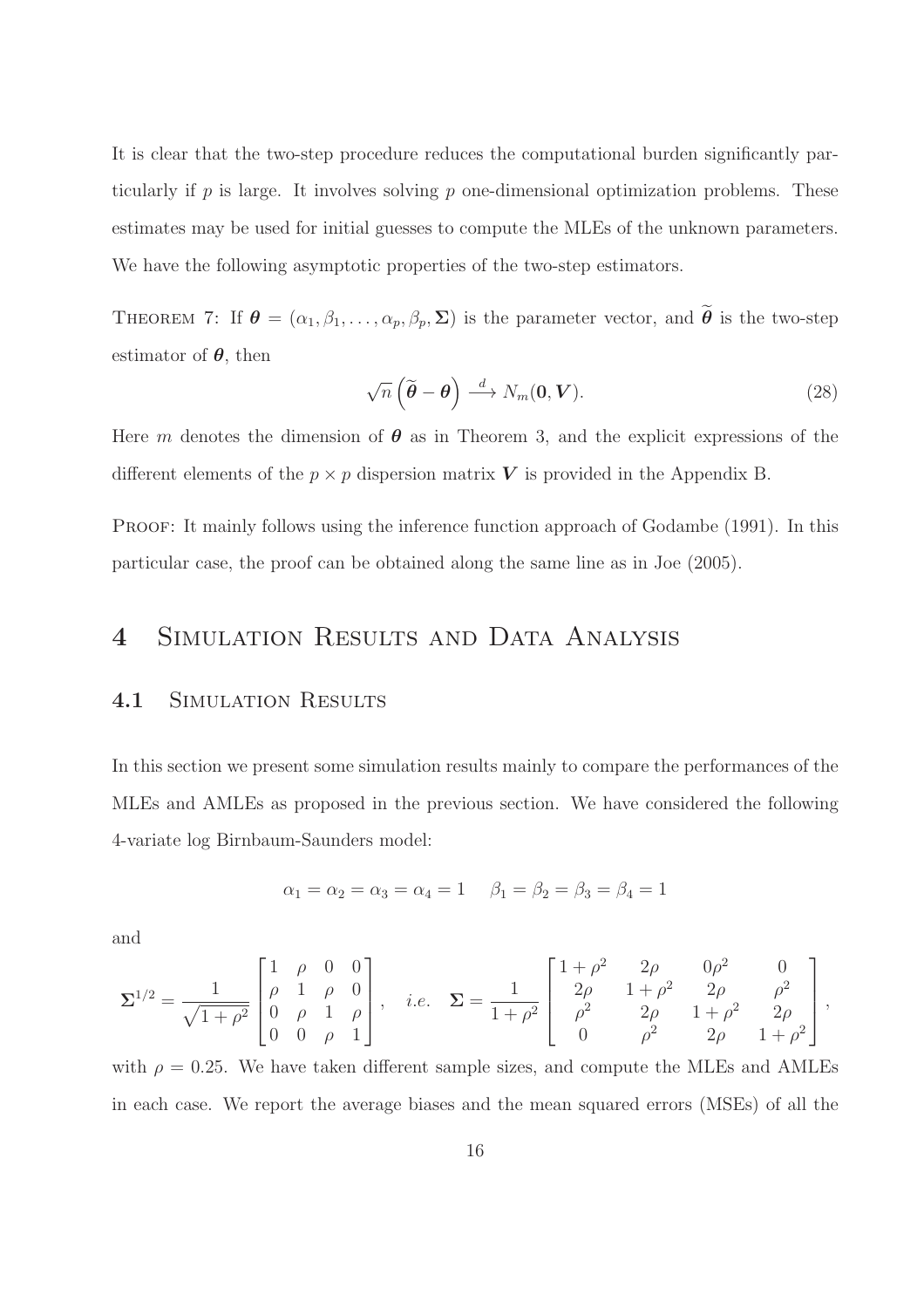parameter values based on 1000 replications in Tables 1 to 4.

| Parameter     | Bias (AMLE) | MSE (AMLE) | Bias (MLE) | MSE (AMLE) |
|---------------|-------------|------------|------------|------------|
|               |             |            |            |            |
| $\alpha_1$    | $-0.0102$   | 0.0235     | 0.0093     | 0.0230     |
| $\alpha_2$    | 0.0171      | 0.0238     | 0.0181     | 0.0241     |
| $\alpha_3$    | 0.0143      | 0.0247     | 0.0136     | 0.0238     |
| $\alpha_4$    | $-0.0160$   | 0.0232     | $-0.0168$  | 0.0228     |
| $\beta_1$     | $-0.0200$   | 0.0591     | 0.0113     | 0.0601     |
| $\beta_2$     | $-0.0082$   | 0.0622     | $-0.0090$  | 0.0628     |
| $\beta_3$     | $-0.0154$   | 0.0622     | $-0.0147$  | 0.0618     |
| $\beta_4$     | $-0.0174$   | 0.0567     | 0.0153     | 0.0563     |
| $\sigma_{12}$ | $-0.0288$   | 0.0263     | $-0.0228$  | 0.0257     |
| $\sigma_{13}$ | $-0.0006$   | 0.0402     | $-0.0017$  | 0.0416     |
| $\sigma_{14}$ | $-0.0012$   | 0.0390     | 0.0004     | 0.0411     |
| $\sigma_{23}$ | $-0.0358$   | 0.0281     | $-0.0227$  | 0.0254     |
| $\sigma_{24}$ | $-0.0015$   | 0.0392     | 0.0009     | 0.0397     |
| $\sigma_{34}$ | $-0.0232$   | 0.0292     | $-0.0230$  | 0.0288     |

Table 1: The average biases and the MSEs of the different parameters for MLEs and AMLEs, when  $n = 25$ , and  $\rho = 0.25$ 

Some of the points are quite clear from the simulation results. First of all in both the cases the average biases and the MSEs decrease as the sample size increases. It verifies the consistency properties of all the estimates. Moreover, the performances of the AMLEs and MLEs are very similar. Therefore, for all practical purposes, we propose to use the AMLEs in place of MLEs, as it reduces computational burden considerably. Moreover, it does not need to provide the initial estimates for multidimensional optimization problem. Here we have reported the results for a specific correlation matrix, although we have performed some other simulation experiments (not reported here) for other correlation matrices also, and the results are very similar in nature.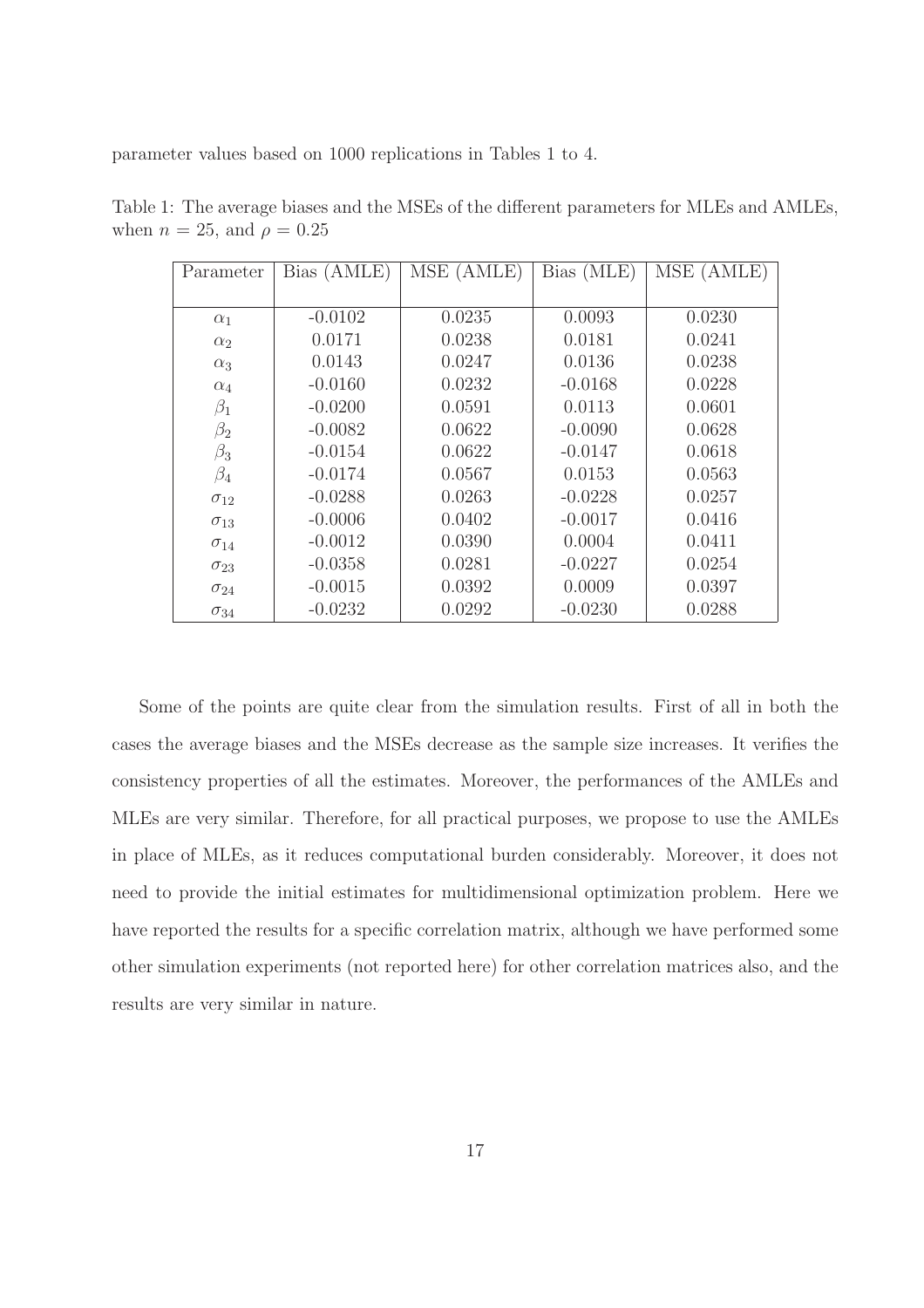| Parameter     | Bias (AMLE) | MSE (AMLE) | Bias (MLE) | MSE (AMLE) |
|---------------|-------------|------------|------------|------------|
|               |             |            |            |            |
| $\alpha_1$    | $-0.0073$   | 0.0101     | $-0.0069$  | 0.0098     |
| $\alpha_2$    | 0.0159      | 0.0114     | 0.0148     | 0.0117     |
| $\alpha_3$    | 0.0134      | 0.0115     | 0.0129     | 0.0097     |
| $\alpha_4$    | $-0.0074$   | 0.0109     | $-0.0067$  | 0.0101     |
| $\beta_1$     | 0.0200      | 0.0339     | 0.0118     | 0.0336     |
| $\beta_2$     | 0.0077      | 0.0355     | 0.0082     | 0.0345     |
| $\beta_3$     | 0.0148      | 0.0321     | 0.0137     | 0.0328     |
| $\beta_4$     | 0.0171      | 0.0324     | 0.0147     | 0.0319     |
| $\sigma_{12}$ | $-0.0219$   | 0.0135     | $-0.0200$  | 0.0128     |
| $\sigma_{13}$ | $-0.0074$   | 0.0196     | $-0.0079$  | 0.0201     |
| $\sigma_{14}$ | $-0.0014$   | 0.0193     | 0.0007     | 0.0189     |
| $\sigma_{23}$ | $-0.0339$   | 0.0139     | $-0.0342$  | 0.0146     |
| $\sigma_{24}$ | $-0.0014$   | 0.0191     | $-0.0009$  | 0.0185     |
| $\sigma_{34}$ | $-0.0202$   | 0.0135     | $-0.0199$  | 0.0129     |

Table 2: The average biases and the MSEs of the different parameters for MLEs and AMLEs, when  $n = 50$ , and  $\rho = 0.25$ 

#### 4.2 DATA ANALYSIS

In this section we present the analysis of a data set for illustrative purposes. The data set in this case represents the marks of three basic subjects namely Physics  $(P)$ , Chemistry  $(C)$ and Mathematics (M) of 231 students who had qualified the Joint Entrance Examination (JEE) 2009 and are presently studying in the Indian Institute of Technology Kanpur. This particular examination is a very famous nation wide examination in India, and it is being conducted at the class 12-th level for entries in different Centrally Funded Technical Institutes in India. Before 2007, these marks were confidential and were not accessible to public, but after 2007 due to the Right to Information (RTI) these marks are available to everybody. Due to paucity of space we are not presenting the marks but they can be obtained from the author on request.

Before progressing further, we present in Table 5 some basic statistics of the marks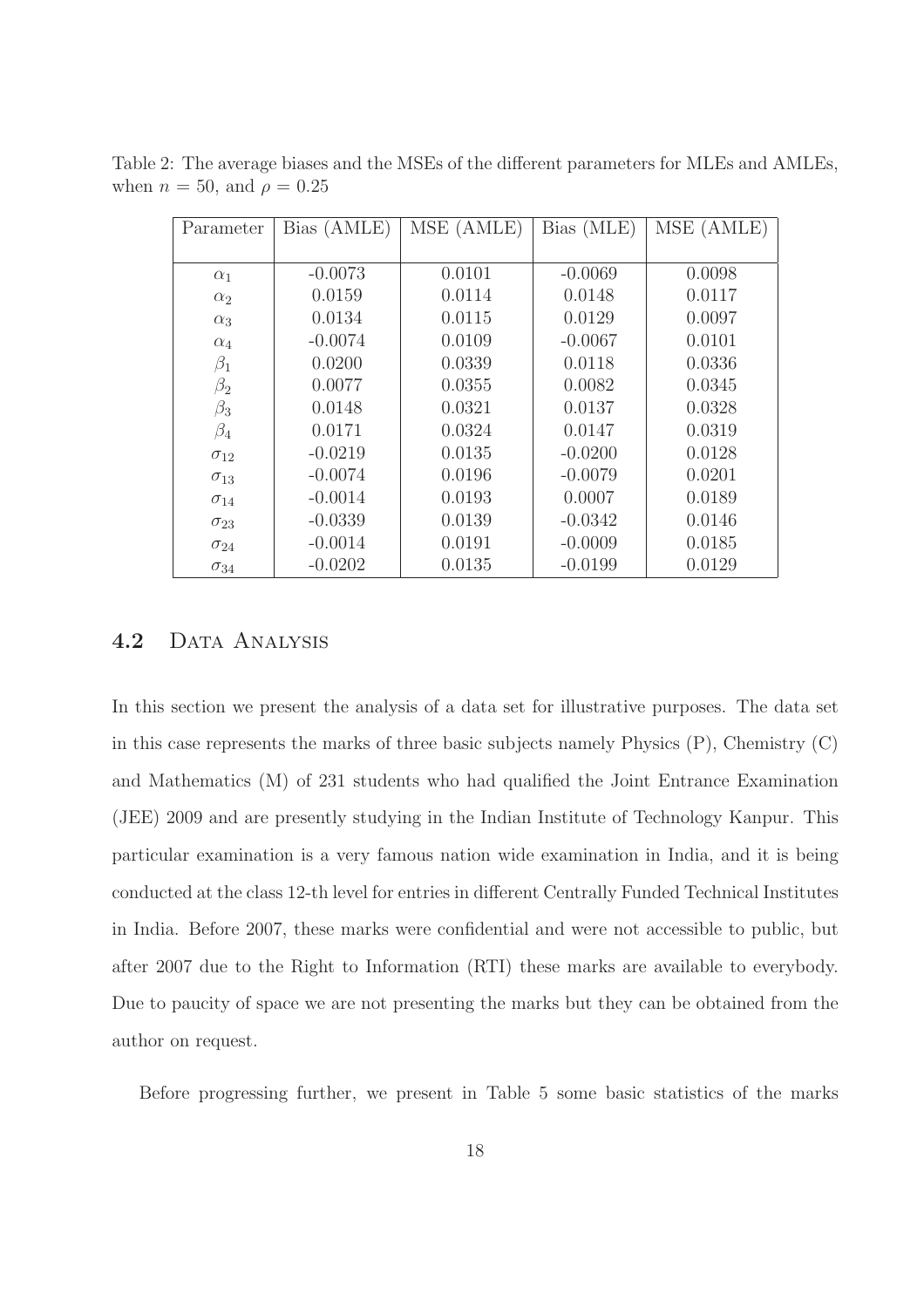| Parameter     | Bias (AMLE) | MSE (AMLE) | Bias (MLE) | MSE (AMLE) |
|---------------|-------------|------------|------------|------------|
|               |             |            |            |            |
| $\alpha_1$    | $-0.0023$   | 0.0067     | $-0.0015$  | 0.0063     |
| $\alpha_2$    | 0.0151      | 0.0081     | 0.0142     | 0.0077     |
| $\alpha_3$    | 0.0127      | 0.0081     | 0.0121     | 0.0079     |
| $\alpha_4$    | $-0.0030$   | 0.0063     | $-0.0034$  | 0.0069     |
| $\beta_1$     | 0.0017      | 0.0224     | 0.0011     | 0.0218     |
| $\beta_2$     | 0.0036      | 0.0221     | 0.0038     | 0.0225     |
| $\beta_3$     | $-0.0021$   | 0.0212     | $-0.0019$  | 0.0215     |
| $\beta_4$     | $-0.0056$   | 0.0214     | 0.0019     | 0.0210     |
| $\sigma_{12}$ | $-0.0156$   | 0.0088     | $-0.0160$  | 0.0083     |
| $\sigma_{13}$ | $-0.0028$   | 0.0140     | $-0.0032$  | 0.0138     |
| $\sigma_{14}$ | $-0.0014$   | 0.0134     | 0.0005     | 0.0132     |
| $\sigma_{23}$ | $-0.0288$   | 0.0094     | $-0.0274$  | 0.0091     |
| $\sigma_{24}$ | $-0.0012$   | 0.0127     | $-0.0005$  | 0.0119     |
| $\sigma_{34}$ | $-0.0177$   | 0.0084     | $-0.0172$  | 0.0079     |

Table 3: The average biases and the MSEs of the different parameters for MLEs and AMLEs, when  $n = 75$ , and  $\rho = 0.25$ 

distribution of the three different subjects. We present the mean, standard deviation  $(S.D.)$ , median  $(Q_2)$ , first quartile  $(Q_1)$  and third quartile  $(Q_3)$  values for the different marginals. It is apparent from the table values that all the three marginals are from symmetric distributions.

We would like to fit MLBS distribution to this data set. First we use the two-step estimation procedure. The profile log-likelihood function of  $\beta$  in all the three cases are unimodal, and they are presented in Figure 1. By maximizing the profile log-likelihood



Figure 1: Profile log-likelihood function of (a)  $\beta_1$ , (b)  $\beta_2$  and (c)  $\beta_3$ .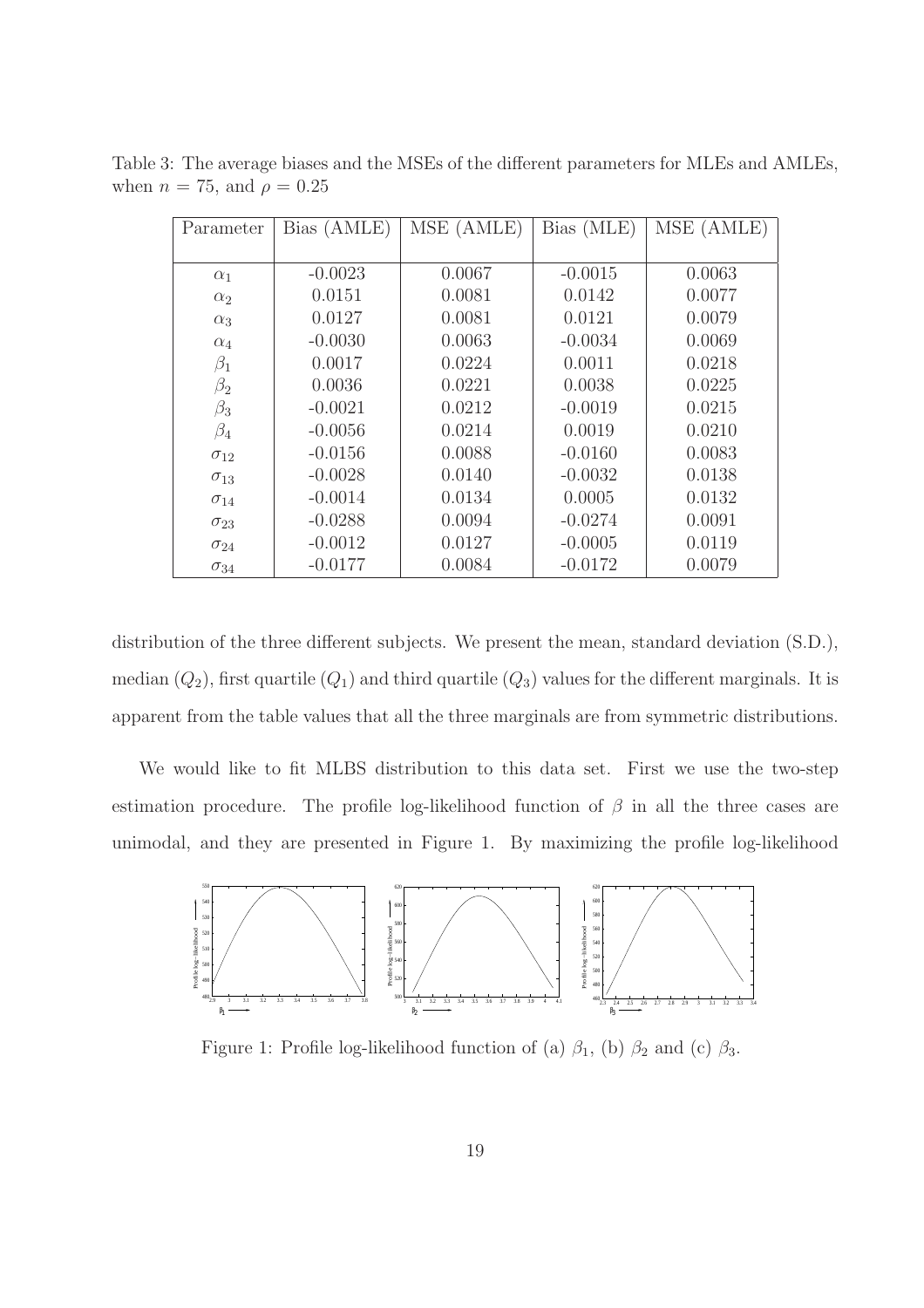| Parameter     | Bias (AMLE) | MSE (AMLE) | Bias (MLE) | MSE (AMLE) |
|---------------|-------------|------------|------------|------------|
|               |             |            |            |            |
| $\alpha_1$    | $-0.0019$   | 0.0052     | $-0.0013$  | 0.0050     |
| $\alpha_2$    | 0.0150      | 0.0058     | 0.0141     | 0.0059     |
| $\alpha_3$    | 0.0117      | 0.0061     | 0.0107     | 0.0059     |
| $\alpha_4$    | $-0.0005$   | 0.0050     | $-0.0006$  | 0.0052     |
| $\beta_1$     | 0.0011      | 0.0168     | 0.0009     | 0.0170     |
| $\beta_2$     | 0.0029      | 0.0173     | 0.0021     | 0.0169     |
| $\beta_3$     | 0.0013      | 0.0163     | 0.0015     | 0.0161     |
| $\beta_4$     | $-0.0046$   | 0.0159     | $-0.0014$  | 0.0152     |
| $\sigma_{12}$ | $-0.0149$   | 0.0067     | $-0.0138$  | 0.0062     |
| $\sigma_{13}$ | $-0.0015$   | 0.0096     | $-0.0012$  | 0.0099     |
| $\sigma_{14}$ | $-0.0008$   | 0.0097     | 0.0001     | 0.0093     |
| $\sigma_{23}$ | $-0.0275$   | 0.0068     | $-0.0218$  | 0.0070     |
| $\sigma_{24}$ | $-0.0007$   | 0.0094     | $-0.0003$  | 0.0089     |
| $\sigma_{34}$ | $-0.0165$   | 0.0062     | $-0.0159$  | 0.0061     |

Table 4: The average biases and the MSEs of the different parameters for MLEs and AMLEs, when  $n = 100$ , and  $\rho = 0.25$ 

functions of  $\beta_1$ ,  $\beta_2$  and  $\beta_3$ , we obtain the AMLEs of  $\beta$ 's as follows:

$$
\tilde{\beta}_1 = 3.3033, \quad \tilde{\beta}_2 = 3.5337, \quad \tilde{\beta}_3 = 2.8125.
$$
\n(29)

The associated AMLEs of  $\alpha$  are as follows:

$$
\tilde{\alpha}_1 = 0.1535, \quad \tilde{\alpha}_2 = 0.1178, \quad \tilde{\alpha}_3 = 0.1129.
$$
\n(30)

.

The AMLE of  $\Sigma$  becomes;

$$
\widetilde{\Sigma} = \begin{bmatrix} 1.0000 & -0.1172 & -0.2420 \\ -0.1172 & 1.0000 & -0.0103 \\ -0.2420 & -0.0103 & 1.0000 \end{bmatrix}
$$

We use the AMLEs of  $\beta$  as the initial estimates to compute MLEs, and we obtain the following MLEs;

$$
\hat{\beta}_1 = 3.3017, \quad \hat{\beta}_2 = 3.5324, \quad \hat{\beta}_3 = 2.8092.
$$
\n(31)

 $\hat{\alpha}_1 = 0.1529, \quad \hat{\alpha}_2 = 0.1201, \quad \hat{\alpha}_3 = 0.1110.$ (32)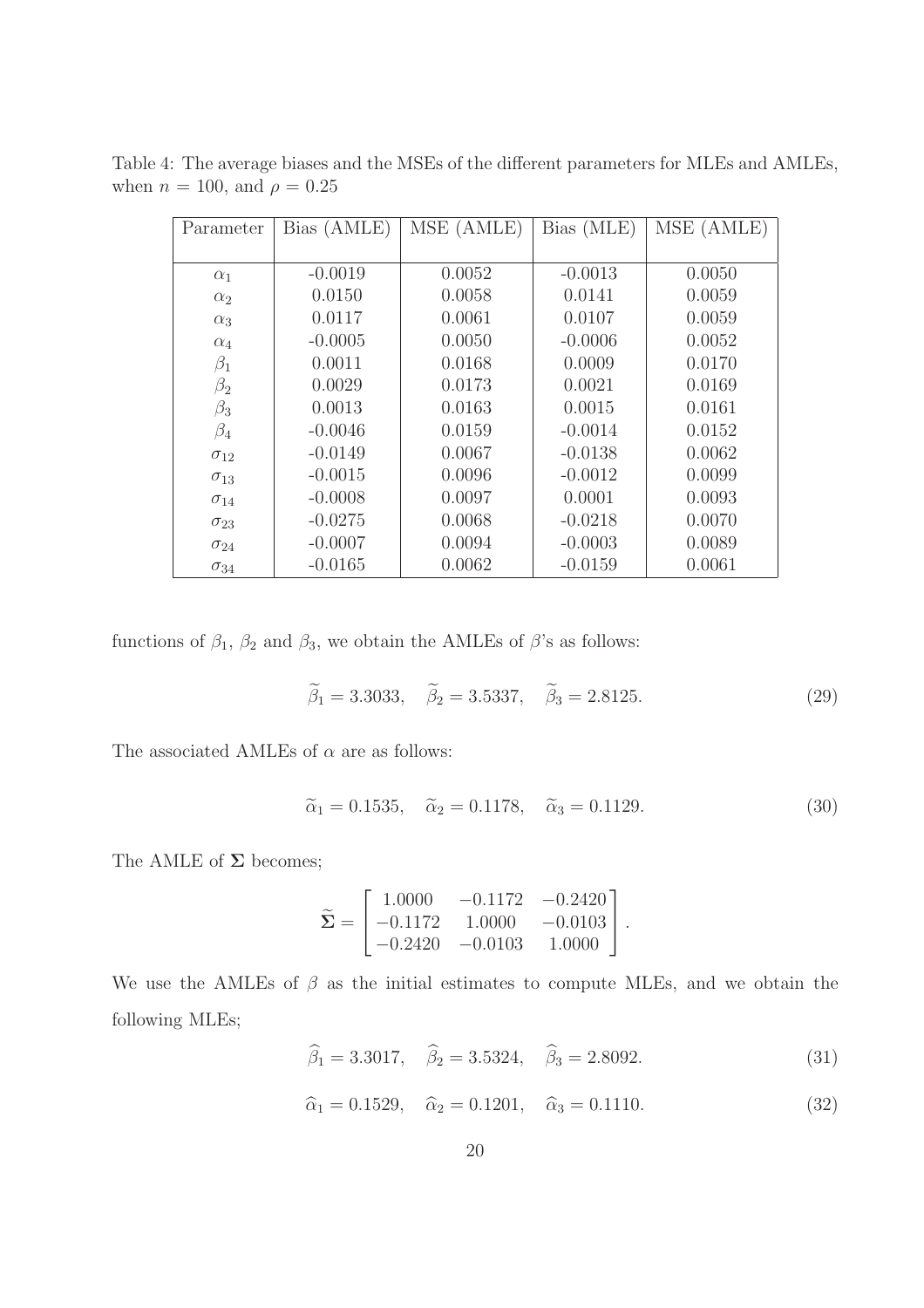| Variable    | Mean  | S.D.  | $\,Q_1$ | $Q_2$ | $\,_{3}$ |
|-------------|-------|-------|---------|-------|----------|
|             |       |       |         |       |          |
| Physics     | 119.5 | 15.31 | 107.5   | 116   | 125.5    |
|             |       |       |         |       |          |
| Chemistry   | 126.3 | 11.77 | 117.0   | 125.0 | 131.0    |
|             |       |       |         |       |          |
| Mathematics | 103.4 | 11.28 | 96.0    | 103.0 | 108.0    |
|             |       |       |         |       |          |

Table 5: Basic statistics of the different marks of the JEE data

and

$$
\widehat{\Sigma} = \begin{bmatrix} 1.0000 & -0.1121 & -0.2401 \\ -0.1121 & 1.0000 & -0.0111 \\ -0.2401 & -0.0111 & 1.0000 \end{bmatrix}.
$$

The associated log-likelihood value is 1719.4253.

Now the natural question is how good the model fits this data set. We have computed the Kolmogorov-Smirnov (KS) distances between the three marginals with the corresponding fitted LBS and the normal distribution for the data set. The KS distances and the associated p-values are reported for both the distributions in Tables 6. It is clear from the table values that LBS distribution fits marginally better than the normal distribution to all the three marginals. Now we would like to check whether the MLBS distribution fits the multivariate data set or not. For that we have used the Gaussian copula test, as suggested by Malevergne and Sornette (2003), and best on the test statistic, we cannot reject the null hypothesis. Hence, based on the marginals and Gaussian copula, we can say that MLBS fits the data reasonably well.

#### 5 CONCLUSION

In this paper we have proposed a multivariate log Birnbaum-Saunders distribution, and discuss its different properties. It is a symmetric distribution, hence it can be used as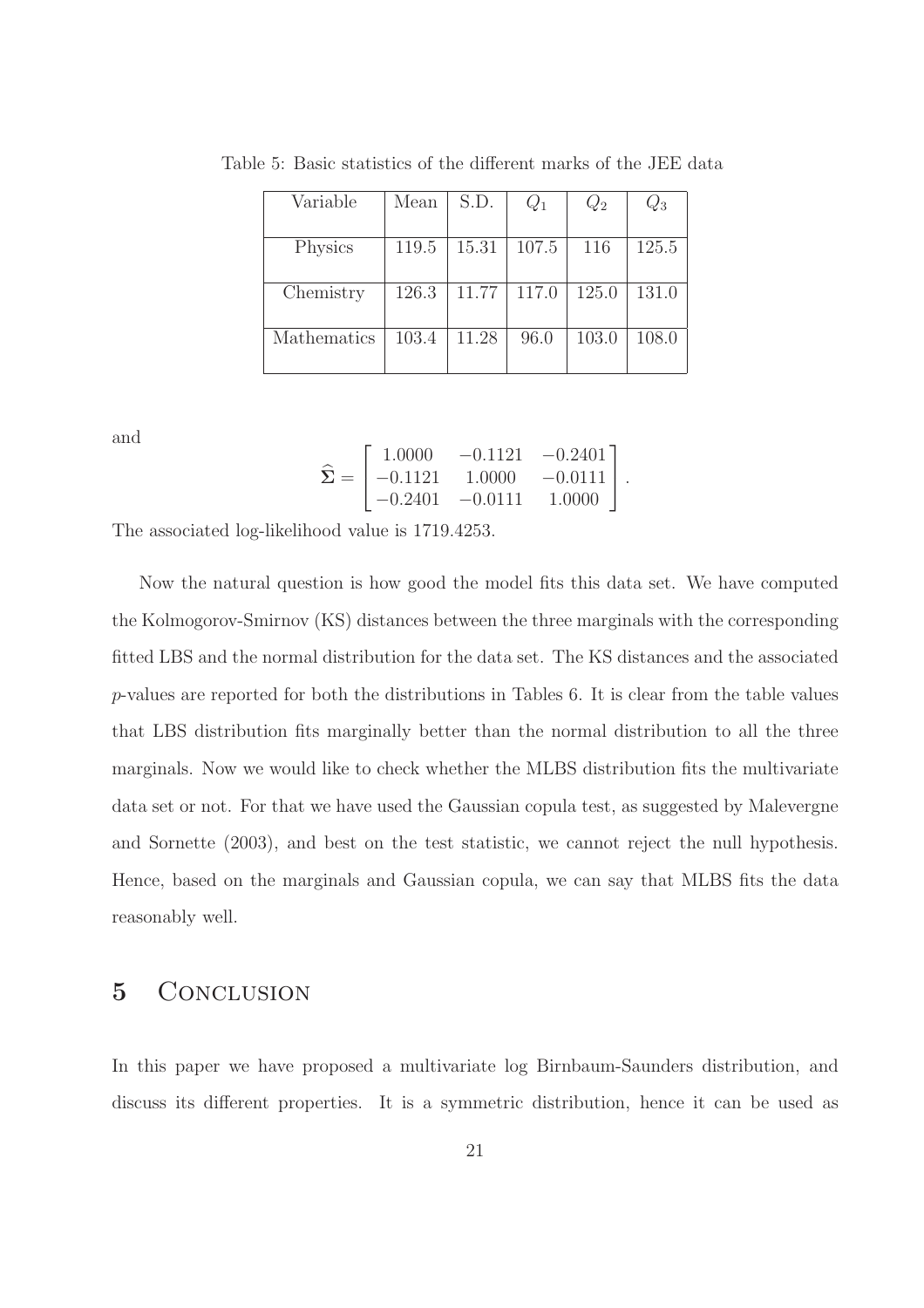| Table 6: Kolmogorov-Smirnov distance between the fitted and empirical distribution func- |  |  |  |  |  |
|------------------------------------------------------------------------------------------|--|--|--|--|--|
| tions of the different marginals of the new born babies                                  |  |  |  |  |  |

| Variable    | <b>MLBS</b> | <b>MLBS</b> | Normal | Normal      |
|-------------|-------------|-------------|--------|-------------|
|             | (KS)        | $(p-value)$ | (KS)   | $(p-value)$ |
| Physics     | 0.0479      | 0.6567      | 0.0510 | 0.5839      |
|             |             |             |        |             |
| Chemistry   | 0.0517      | 0.5476      | 0.0577 | 0.4256      |
|             |             |             |        |             |
| Mathematics | 0.0621      | 0.3889      | 0.0726 | 0.1746      |
|             |             |             |        |             |

an alternative to multivariate normal or multivariate t distributions. The proposed MLBS distribution can be obtained from a Gaussian copula, hence many properties of the MLBS distribution can be derived from the copula properties. The MLEs cannot be obtained in closed form, but we have proposed a two-step procedure which can be obtained quite conveniently. We have compared the performances of the MLEs and the two-step estimators, and they are very similar in nature. Hence for all practical purposes, the two-step estimators can be used. One data set has been analyzed, and it is observed that the proposed MLBS model fits the data set quite well.

#### Acknowledgements:

The author would like to thank one unknown referee and the associate editor for constructive suggestions which have helped to improve the manuscript significantly.

## Appendix A: Fisher Information Matrix I

We present the elements of the expected Fisher information matrix. For deriving the expected Fisher information matrix the following expressions are useful. Let  $Y \sim \text{MLBS}(\alpha, \beta, \Sigma, p)$ ,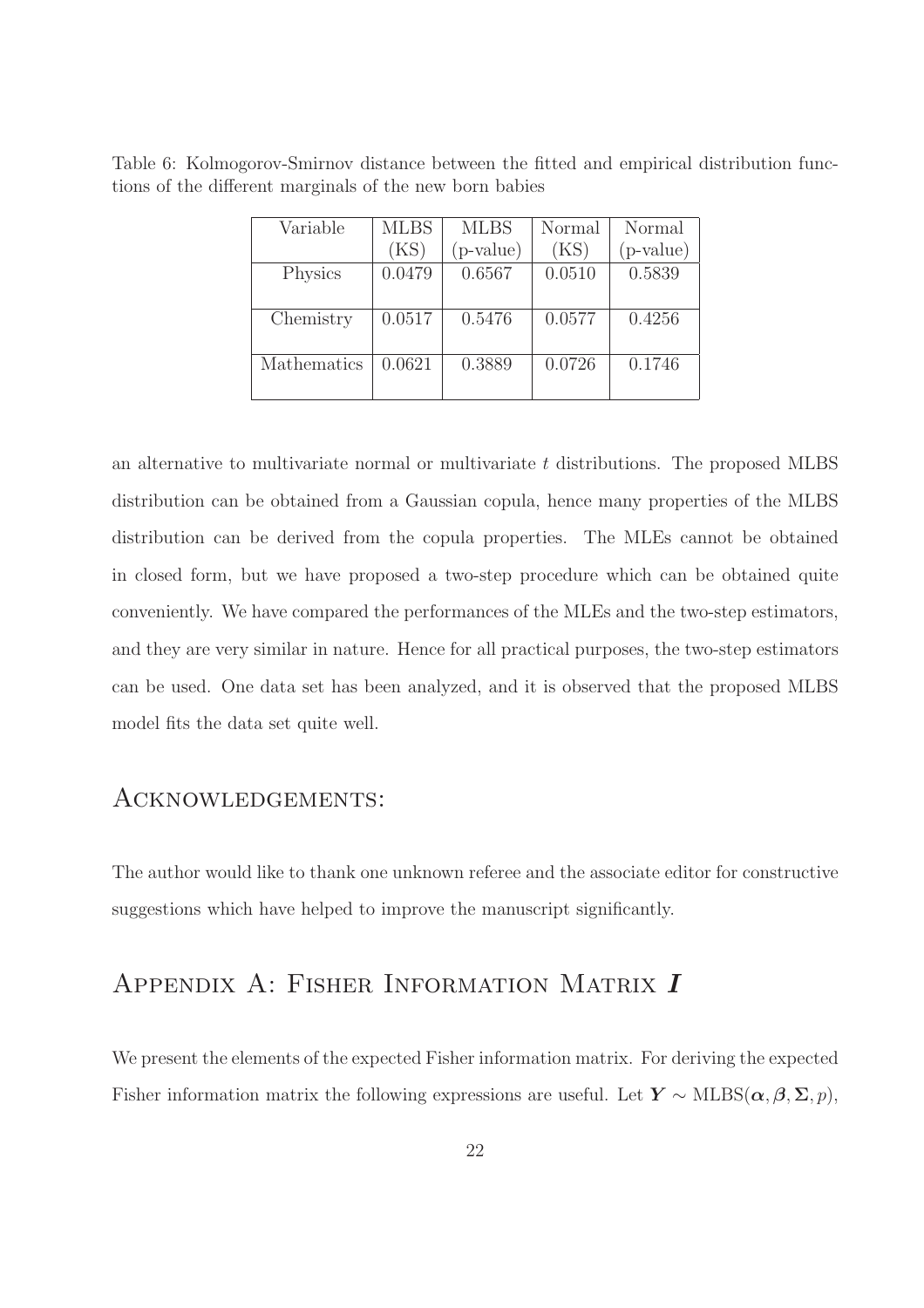where  $\mathbf{Y} = (Y_1, \ldots, Y_p)^T$ ,  $\mathbf{U} \sim N_p(\mathbf{0}, \mathbf{\Sigma})$ ,  $\mathbf{U} = (U_1, \ldots, U_p)^T$ ,  $\mathbf{\Sigma} = ((\sigma_{ik}))$  and  $\mathbf{\Sigma}^{-1} = ((\sigma^{ik}))$ . Then

(a)

$$
E\left\{ \left( \frac{2}{\alpha_i} \sinh\left( \frac{Y_i - \ln \beta_i}{2} \right) \times \frac{2}{\alpha_k} \sinh\left( \frac{Y_k - \ln \beta_k}{2} \right) \right) \right\} = \sigma_{ik}, \quad i \neq k = 1, \dots, p. \tag{33}
$$

$$
E\left(\frac{2}{\alpha_k}\sinh\left(\frac{Y_k - \ln \beta_k}{2}\right)\right)^2 = 1, \quad k = 1, \dots, p. \tag{34}
$$

We will use the following notations:

$$
E\left[\frac{4}{4+\alpha_j^2 U_j^2}\right] = \psi_1(\alpha_j) \quad \text{and} \quad E\left(\sqrt{4+\alpha_i^2 U_i^2} \times \sqrt{4+\alpha_i^2 U_i^2}\right) = \psi_2(\alpha_i, \alpha_k, \sigma_{ik})
$$

Moreover,

$$
\frac{\partial}{\partial \sigma_{ik}} (\mathbf{\Sigma}^{-1}) = -\mathbf{\Sigma}^{-1} \left( \frac{\partial \mathbf{\Sigma}}{\partial \sigma_{ik}} \right) \mathbf{\Sigma}^{-1} = \mathbf{B}^{ik} = ((b_{j_1, j_2}^{ik})) , i, k, j_1, j_2 = 1, ..., p.
$$

$$
\frac{\partial^2}{\partial \sigma_{ik}^2} (\mathbf{\Sigma}^{-1}) = 2\mathbf{\Sigma}^{-1} \left( \frac{\partial \mathbf{\Sigma}}{\partial \sigma_{ik}} \right) \mathbf{\Sigma}^{-1} \left( \frac{\partial \mathbf{\Sigma}}{\partial \sigma_{ik}} \right) \mathbf{\Sigma}^{-1} - \mathbf{\Sigma}^{-1} \left( \frac{\partial^2 \mathbf{\Sigma}}{\partial \sigma_{ik}^2} \right) \mathbf{\Sigma}^{-1} = 2\mathbf{A}^{ik} = 2((a_{j_1, j_2}^{ik})) ,
$$

for  $i, k, j_1, j_2 = 1, \ldots, p$ . Furthermore,

$$
\frac{\partial^2}{\partial \sigma_{ik} \partial \sigma_{st}} (\mathbf{\Sigma}^{-1}) = -\mathbf{\Sigma}^{-1} \left( \frac{\partial \mathbf{\Sigma}}{\partial \sigma_{ik}} \right) \mathbf{\Sigma}^{-1} \left( \frac{\partial \mathbf{\Sigma}}{\partial \sigma_{st}} \right) \mathbf{\Sigma}^{-1} - \mathbf{\Sigma}^{-1} \left( \frac{\partial \mathbf{\Sigma}}{\partial \sigma_{st}} \right) \mathbf{\Sigma}^{-1} \left( \frac{\partial \mathbf{\Sigma}}{\partial \sigma_{ik}} \right) \mathbf{\Sigma}^{-1}
$$

$$
-\mathbf{\Sigma}^{-1} \left( \frac{\partial^2 \mathbf{\Sigma}}{\partial \sigma_{ik} \partial \sigma_{st}} \right) \mathbf{\Sigma}^{-1} = -\mathbf{C}^{ikst} = ((c_{j_1, j_2}^{ikst})),
$$

for  $(i, k) \neq (s, t)$  or  $(i, k) \neq (t, s)$ ,  $i, k, s, t, j_1, j_2 = 1, ..., p$ . Let us denote

$$
f(\boldsymbol{\alpha}, \boldsymbol{\beta}, \boldsymbol{\Sigma}) = -\sum_{i=1}^{p} \ln \alpha_i - \frac{1}{2} \ln |\boldsymbol{\Sigma}| - \frac{1}{2} \mathbf{V}^T \boldsymbol{\Sigma}^{-1} \mathbf{V} + \sum_{i=1}^{p} \ln W_j(\beta_j), \tag{35}
$$

where

$$
\boldsymbol{V}^T = \left[\frac{2}{\alpha_1} \sinh\left(\frac{y_1 - \ln \beta_1}{2}\right), \dots, \frac{2}{\alpha_p} \sinh\left(\frac{y_p - \ln \beta_p}{2}\right)\right]
$$

and for  $j = 1, \ldots, p$ ,

$$
W_j(\beta_j) = \cosh\left(\frac{y_j - \ln \beta_j}{2}\right).
$$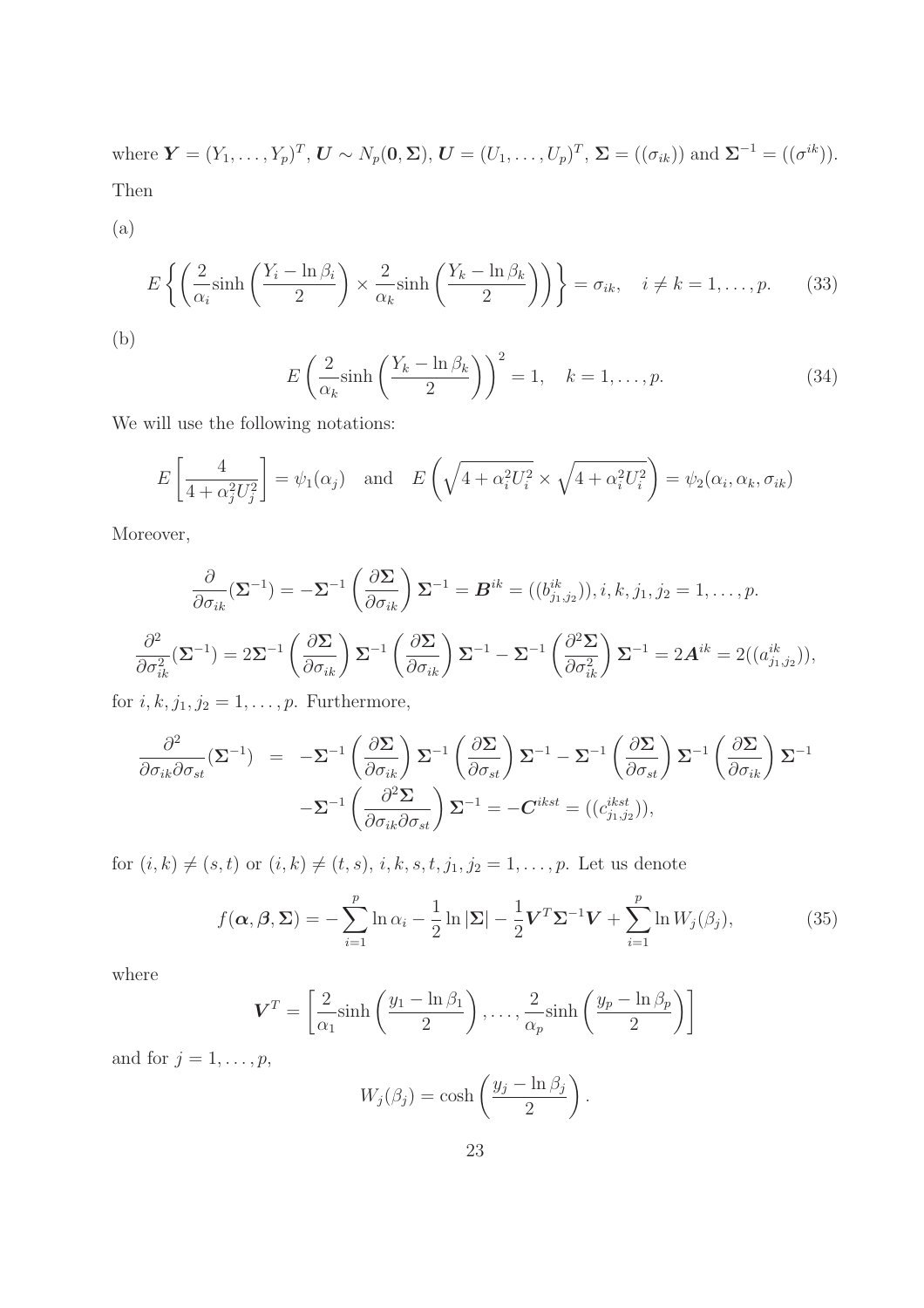Then

$$
-E\left[\frac{\partial^2 f}{\partial \alpha_i^2}\right] = \frac{1}{\alpha_i^2} \left[3\sigma^{ii} + 2\sum_{k=1, k\neq i} \sigma^{ki}\sigma_{ki} - 1\right], \quad -E\left[\frac{\partial^2 f}{\partial \alpha_i \partial \alpha_k}\right] = -\frac{1}{\alpha_i \alpha_k} \sigma_{ik}\sigma^{ik},
$$

$$
-E\left[\frac{\partial^2 f}{\partial \beta_i^2}\right] = \frac{1}{\beta_i^2} \left[2\sigma^{ii} + \psi_1(\alpha_i)\right], \quad \text{and} \quad -E\left[\frac{\partial^2 f}{\partial \beta_i \partial \beta_k}\right] = \frac{\sigma^{ik}}{8\alpha_i \alpha_k \beta_i \beta_k} \psi_2(\alpha_i, \alpha_k, \sigma_{ik}).
$$

$$
-E\left(\frac{\partial^2 f}{\partial \sigma_{ik}^2}\right) = \sum_{j_1=1}^{p_1} \sum_{j_2=1}^p a_{j_1,j_2}^{ik} \sigma_{j_1,j_2} + \frac{1}{2} c_{ik},
$$

where

$$
c_{ik} = \begin{cases} \frac{|\Sigma| - 1}{|\Sigma|^2} & \text{if } i = k \\ \frac{2|\Sigma| - 4\sigma_{ik}^2}{|\Sigma|^2} & \text{if } i \neq k \end{cases}
$$

for  $(i, k) \neq (s, t)$ , or  $(i, k) \neq (t, s)$ , and for  $i \neq k$ ,  $t \neq s$ , we have

$$
-E\left(\frac{\partial^2 f}{\partial \sigma_{ik}\partial \sigma_{st}}\right) = -\frac{1}{2} \sum_{j_1=1}^{p_1} \sum_{j_2=1}^p c_{j_1,j_2}^{i,k,s,t} \sigma_{j_1,j_2} - d(i,k,s,t),
$$

where  $d(i, k, s, t)$  is given by

$$
d(i,k,s,t) = \frac{1}{|\Sigma|^2} \begin{cases} 2\sigma_{ik}\sigma_{st} & \text{if } i \neq k, s \neq t \\ \sigma_{ik}\sigma_{ss} & \text{if } i \neq k, s = t \\ \frac{1}{2} & \text{if } i = k, s = t \end{cases}
$$

$$
-E\left(\frac{\partial^2 f}{\partial \sigma_{jk}\partial \alpha_i}\right) = -\frac{2}{\alpha_i} \sum_{m=1}^p b_{im}^{jk} \sigma_{im} \quad \text{and} \quad -E\left(\frac{\partial^2 f}{\partial \sigma_{jk}\partial \beta_i}\right) = 0.
$$

## Appendix B: Variance Covariance Matrix V

In this section we present the elements of the matrix  $V$ , as defined in Theorem 4. The information matrix  $\boldsymbol{I}$  can be decomposed as follows:

$$
\boldsymbol{I} = \begin{bmatrix} I_{11} & \cdots & I_{1p} & I_{1K} \\ \vdots & \ddots & \vdots & \vdots \\ I_{p1} & \cdots & I_{pp} & I_{pK} \\ I_{K1} & \cdots & I_{Kp} & I_{KK} \end{bmatrix},
$$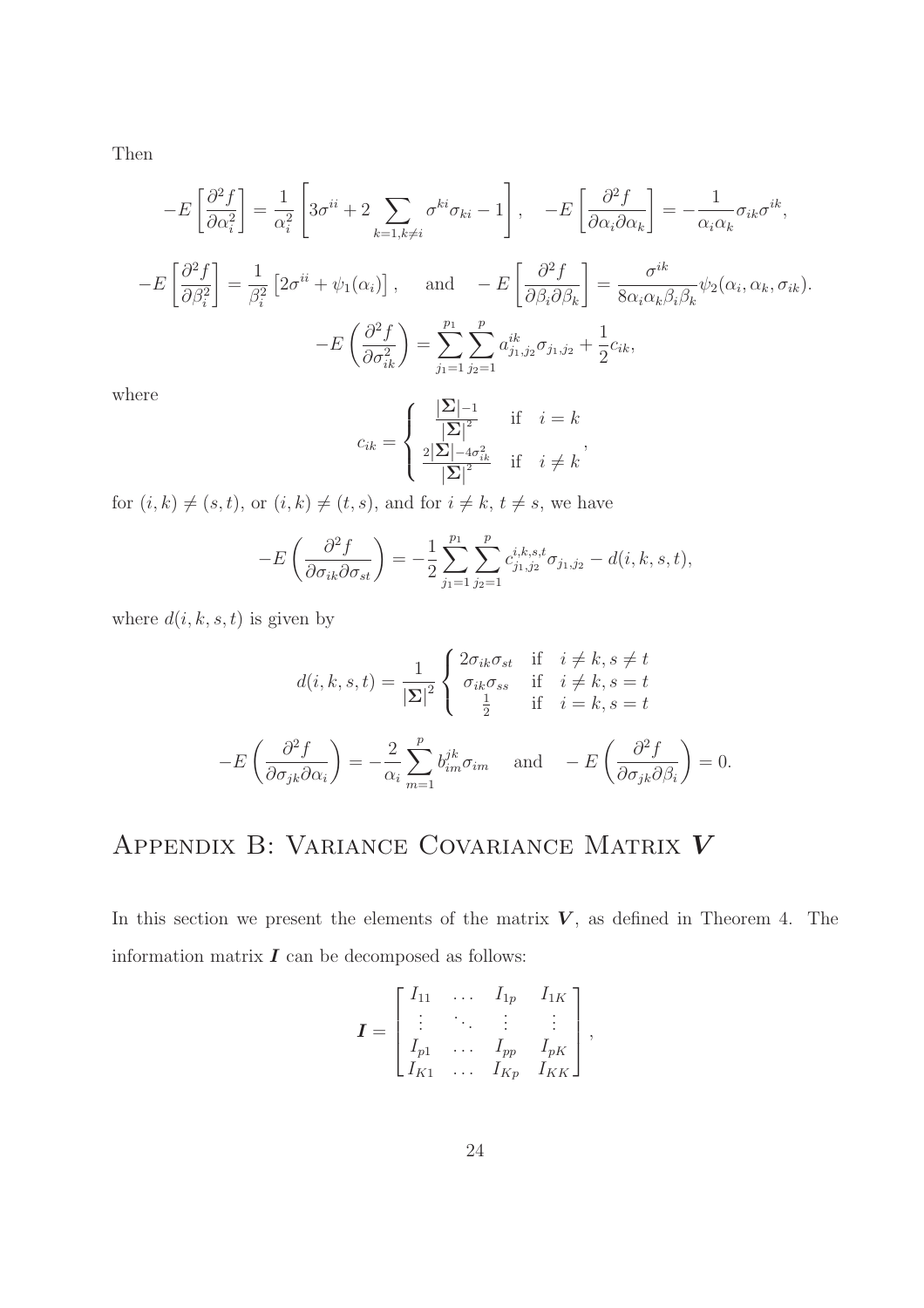here  $I_{jj}$  for  $j = 1, \ldots, p$  are 2×2 matrices, and  $I_{KK}$  is a  $K \times K$  matrix where  $K = p(p-1)/2$ . The matrix  $V$  can be written as follows, see Joe (2005).

$$
V = (B^{-1})M(-B^{-1}).
$$

Here

$$
-\boldsymbol{B} = \begin{bmatrix} J_{11} & \dots & 0 & 0 \\ \vdots & \ddots & \vdots & \vdots \\ 0 & \dots & J_{pp} & 0 \\ I_{K1} & \dots & I_{Kp} & I_{KK} \end{bmatrix} \text{ and } \boldsymbol{M} = \begin{bmatrix} J_{11} & \dots & J_{1p} & 0 \\ \vdots & \ddots & \vdots & \vdots \\ J_{p1} & \dots & J_{pp} & 0 \\ 0 & \dots & 0 & I_{KK} \end{bmatrix},
$$

 $J_{jj}$  is the  $2 \times 2$  Fisher information matrix from the j-th univariate log-likelihood, and  $J_{jk}$ is the  $2 \times 2$  matrix of the following form

$$
J_{jk} = \begin{bmatrix} E \left( \frac{\partial l_j}{\partial \alpha_j} \frac{\partial l_k}{\partial \alpha_k} \right) & E \left( \frac{\partial l_j}{\partial \alpha_j} \frac{\partial l_k}{\partial \beta_k} \right) \\ E \left( \frac{\partial l_j}{\partial \beta_j} \frac{\partial l_k}{\partial \alpha_k} \right) & E \left( \frac{\partial l_j}{\partial \beta_j} \frac{\partial l_k}{\partial \beta_k} \right) \end{bmatrix}.
$$

Here  $l_j$  and  $l_k$  are the log-likelihood function of the j-th and k-th marginal, respectively.

To compute the elements of  $J_{jj}$  and  $J_{jk}$ , we use the following notations and results. We denote  $U(a, b, z)$  as the Triconi confluent hypergeometric function introduced by Triconi (1947) as follows:

$$
U(a, b, z) = \frac{1}{\Gamma(a)} \int_0^\infty e^{-zt} t^{a-1} (1+t)^{b-a-1} dt.
$$

If  $Z \sim N(0, 1)$ , then

$$
\psi_3(c) = E\sqrt{1 + cZ^2} = \frac{\sqrt{c}}{\sqrt{2}}U(1/2, 2, 1/2c),
$$
  

$$
\psi_4 = E(Z^2\sqrt{1 + Z^2}) = \frac{1}{2^{3/2}}U(3/2, 3, 1/2).
$$

If  $(Z_1, Z_2)$  is a bivariate normal random vector, with  $E(Z_1) = E(Z_2) = 0$ ,  $V(Z_1) = V(Z_2) =$ 1, and  $Cov(Z_1, Z_2) = \rho$ , then let us denote

$$
\psi_5(\rho) = E\left(Z_1 Z_2 \sqrt{1 + Z_1^2} \sqrt{1 + Z_2^2}\right).
$$

Let  $\mathbf{Y} \sim \text{MLBS}(\boldsymbol{\alpha}, \boldsymbol{\beta}, \boldsymbol{\Sigma}, p)$ , where  $\mathbf{Y} = (Y_1, \ldots, Y_p)^T$ ,  $\mathbf{U} \sim N_p(\mathbf{0}, \boldsymbol{\Sigma})$ ,  $\mathbf{U} = (U_1, \ldots, U_p)^T$ ,  $\Sigma = ((\sigma_{ik}))$  and  $\Sigma^{-1} = ((\sigma^{ik}))$ . Then for  $i \neq k = 1, ..., p$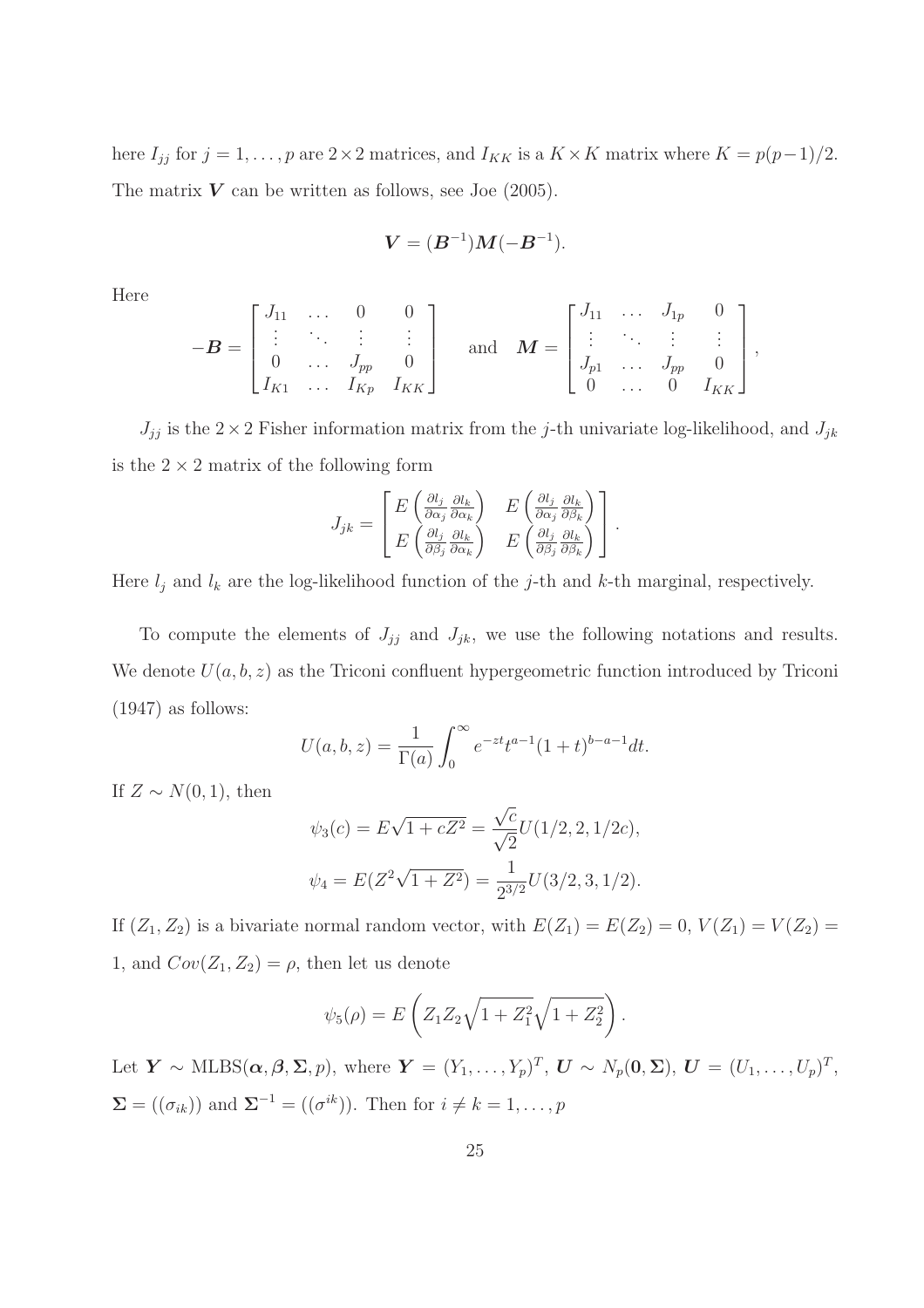(a)  
\n
$$
E\left\{ \left( \frac{2}{\alpha_i} \sinh\left( \frac{Y_i - \ln \beta_i}{2} \right) \times \frac{2}{\alpha_k} \sinh\left( \frac{Y_k - \ln \beta_k}{2} \right) \right)^2 \right\} = 1 + 2\sigma_{ik}^2.
$$
\n(b)

$$
E\left\{ \left(\frac{2}{\alpha_i} \sinh\left(\frac{Y_i - \ln \beta_i}{2}\right)\right)^2 \times \frac{2}{\alpha_k} \sinh\left(\frac{Y_k - \ln \beta_k}{2}\right) \times \frac{2}{\alpha_k} \cosh\left(\frac{Y_k - \ln \beta_k}{2}\right) \right\} = 0. \quad (37)
$$

If the matrix  $J_{jj}$  is written as follows:

$$
J_{JJ} = \begin{bmatrix} a_{11}^j & a_{12}^j \\ a_{21}^j & a_{22}^j \end{bmatrix},
$$

then

$$
a_{11}^j = \frac{5}{\alpha_j^2}
$$
,  $a_{12}^j = a_{21}^j = 0$ ,  $a_{22}^j = \frac{2}{\alpha_j^2 \beta_j^2} + \frac{1}{\beta_j^2} - \frac{1}{4\beta_j^2} \psi_3(\alpha_j^2/4)$ 

If the matrix  $J_{jj}$  is written as follows:

$$
J_{Jk} = \begin{bmatrix} a_{11}^{jk} & a_{12}^{jk} \\ a_{21}^{jk} & a_{22}^{jk} \end{bmatrix},
$$

then

$$
a_{11}^{jk} = \frac{1}{\alpha_j \alpha_k} - 2 \left[ \frac{1}{\alpha_j \alpha_k^2} + \frac{1}{\alpha_k \alpha_j^2} \right] + \frac{4}{\alpha_j \alpha_k} \left( 1 + 2\sigma_{jk} \right), \quad a_{12}^{jk} = a_{21}^{jk} = 0,
$$

$$
a_{22}^{jk} = \frac{\alpha_j \alpha_k}{16\beta_j \beta_k} \sigma_{jk} + \frac{\rho_{jk} (\alpha_j + \alpha_k) \psi_4}{4\beta_j \beta_k} + \frac{1}{\beta_j \beta_k} \psi_5(\rho_{jk}).
$$

## References

- [1] Balakrishnan, N., Gupta, R.C., Kundu, D., Leiva, V. and Sanhueza, A. (2010), "On some mixture models based on the Birnbaum-Saunders distribution and associated inference", Journal of Statistical Planning and Inference, vol. 141, 2175 - 2190.
- [2] Birnbaum, Z.W., Saunders, S.C. (1969a), "A new family of life distributions", Journal of Applied Probability, vol. 6, 319–327.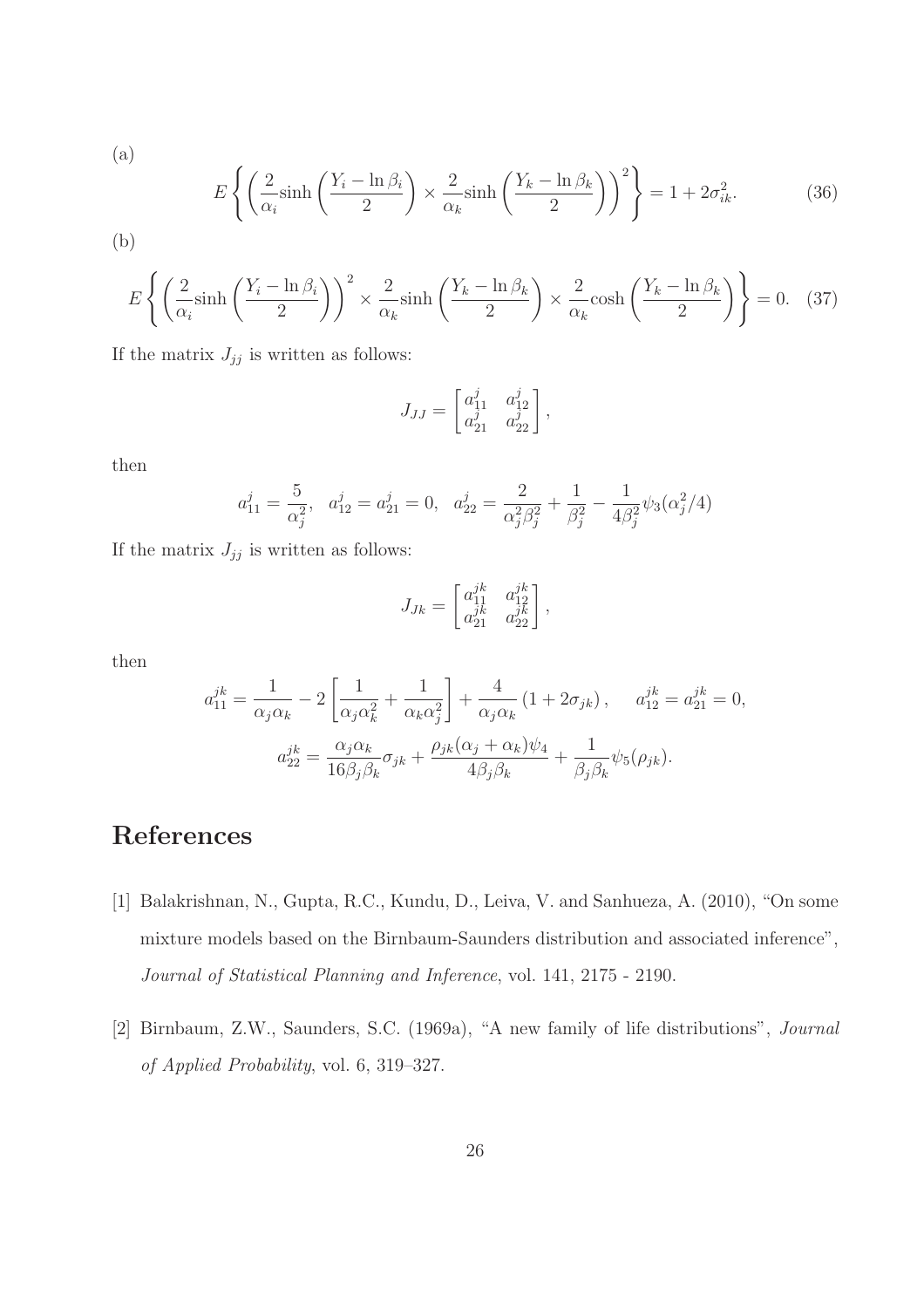- [3] Birnbaum, Z.W., Saunders, S.C. (1969b), "Estimation for a family of life distributions with applications to fatigue", *Journal of Applied Probability*, vol. 6, 328–347.
- [4] Cordeiro, G.M. and Lemonte, A.J. (2011), "The β-Birnbaum-Saunders distribution: An improved distribution for fatigue life modeling", Computational Statistics and Data Anal*ysis*, vol. 55,  $1445 - 1461$ .
- [5] Godambe, V.P. (1991), Estimating functions, Oxford University Press, Oxford.
- [6] Joe, H. (2005), "Asymptotic efficiency of the two-stage estimation method for copula based models", Journal of Multivariate Analysis, vol. 94, 401 - 419.
- [7] Johnson, N.L., Kotz, S. and Balakrishnan, N. (1994), Continuous Univariate Distribution, Volume 1, John Wiley and Sons, New York, USA.
- [8] Karlin, S. and Rinott, Y. (1980), "Classes of orderings of measures and related correlation inequalities. I. Multivariate totally positive distributions", Journal of Multivariate Analysis, vol. 10, 467498.
- [9] Kundu, D. (2015a), "Bivariate log Birnbaum-Saunders distribution", Statistics, vol. 49, 900 - 917.
- [10] Kundu, D. (2015b), "Bivariate sinh-normal distribution and a related model", Brazilian Journal of Probability and Statistics, vol. 29, 590 - 607.
- [11] Kundu, D., Balakrishnan, N. and Jamalizadeh, A. (2010), "Bivariate Birnbaum- Saunders distribution and its associated inference", *Journal of Multivariate Analysis*, vol. 101, 113 - 125.
- [12] Kundu, D., Balakrishnan, N. and Jamalizadeh, A. (2012), "Generalized multivariate BirnbaumVSaunders distributions and related inferential issues", Journal of Multivariate Analysis, Vol. 116, 230-244.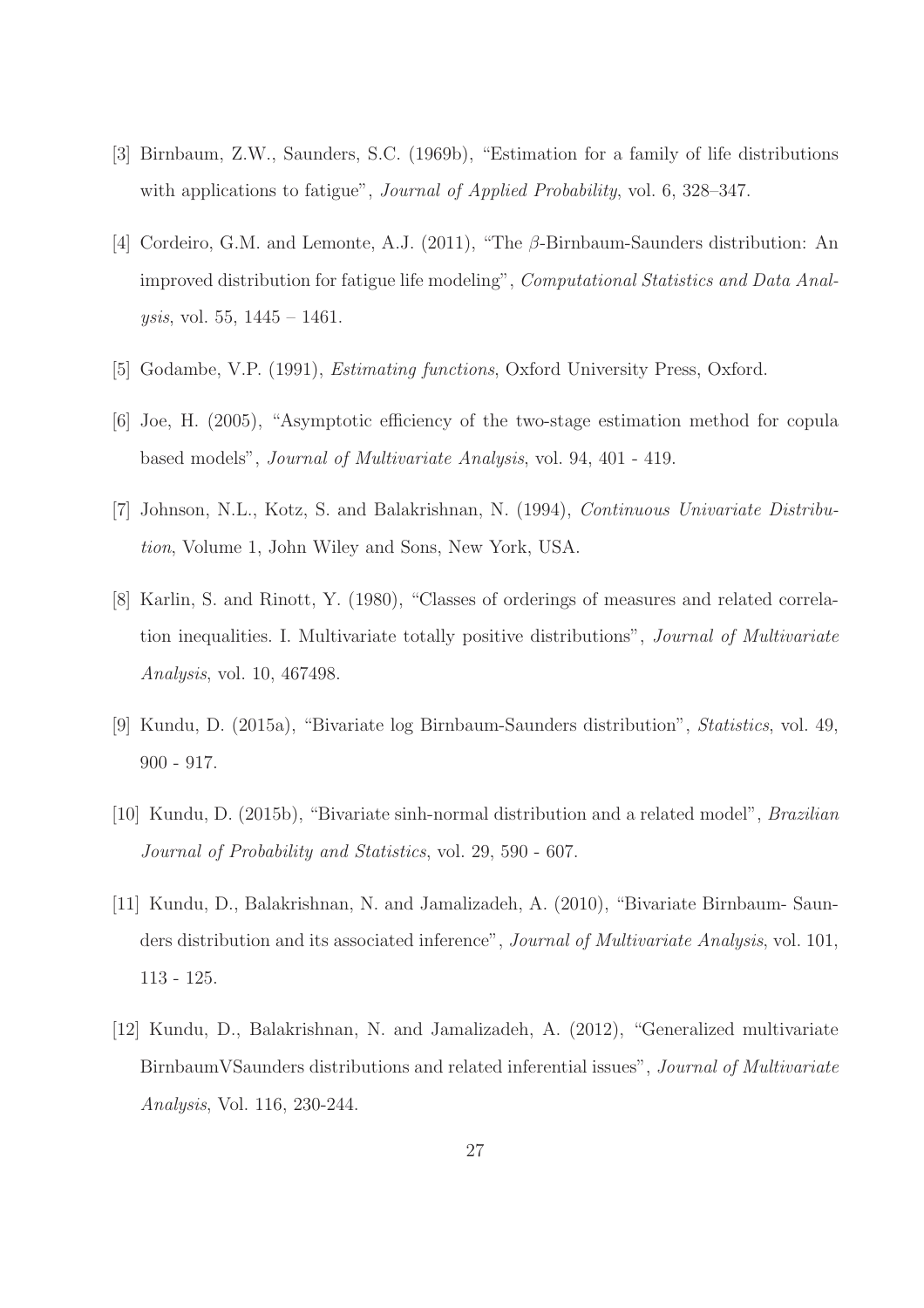- [13] Lemonte, A.J. (2012), "A log-Birnbaum Saunders regression model with asymmetric errors", Journal of Statistical Computation and Simulation, vol. 82, 1775 – 1787.
- [14] Lemonte, A.J. (2013a), "A new extension of the Birnbaum-Saunders distribution", Brazilian Journal of Probability and Statistics, vol. 27, 133 – 149.
- [15] Lemonte, A.J. (2013b), "A new extended Birnbaum Saunders regression model for lifetime modeling", Computational Statistics and Data Analysis, vol. 64, 34 – 50.
- [16] Lemonte, A.J. (2013c), "Multivariate Birnbaum-Saunders regression model", Journal of Statistical Computation and Simulation, vol. 83, 2244 - 2257.
- [17] Lemonte, A.J., Cribari Neto, F., Vasconcellos, K.L.P. (2007), "Improved statistical inference for the two-parameter Birnbaum-Saunders distribution", Computational Statistics and Data Analysis, vol. 51,  $4656 - 4681$ .
- [18] Lemonte, A.J., Simas, A.B., Cribari Neto, F. (2008), "Bootstrap-based improved estimators for the two-parameter Birnbaum-Saunders distribution", Journal of Statistical Computation and Simulation, vol. 78, 37 – 49.
- [19] Malevergne, Y. and Sornette, D. (2003), 'Testing the Gaussian copula hypothesis for financial assets dependencies", Quantitative Finance, vol. 3, 4, 231 - 250.
- [20] McLachlan, G.J. and Peel, D. (2000), Finite mixture models, Wiley, New York.
- [21] Rieck, J.R. (1989), Statistical analysis for the Birnbaum-Saunders fatigue life distribution, Ph.D. thesis, Clemson University, Department of Mathematical Sciences, Canada.
- [22] Rieck, J.R. (1995), "Parametric estimation for the Birnbaum-Saunders distribution based on symmetrically censored samples", Communications in Statistics - Theory and Methods, vol. 24, 1721 - 1736.